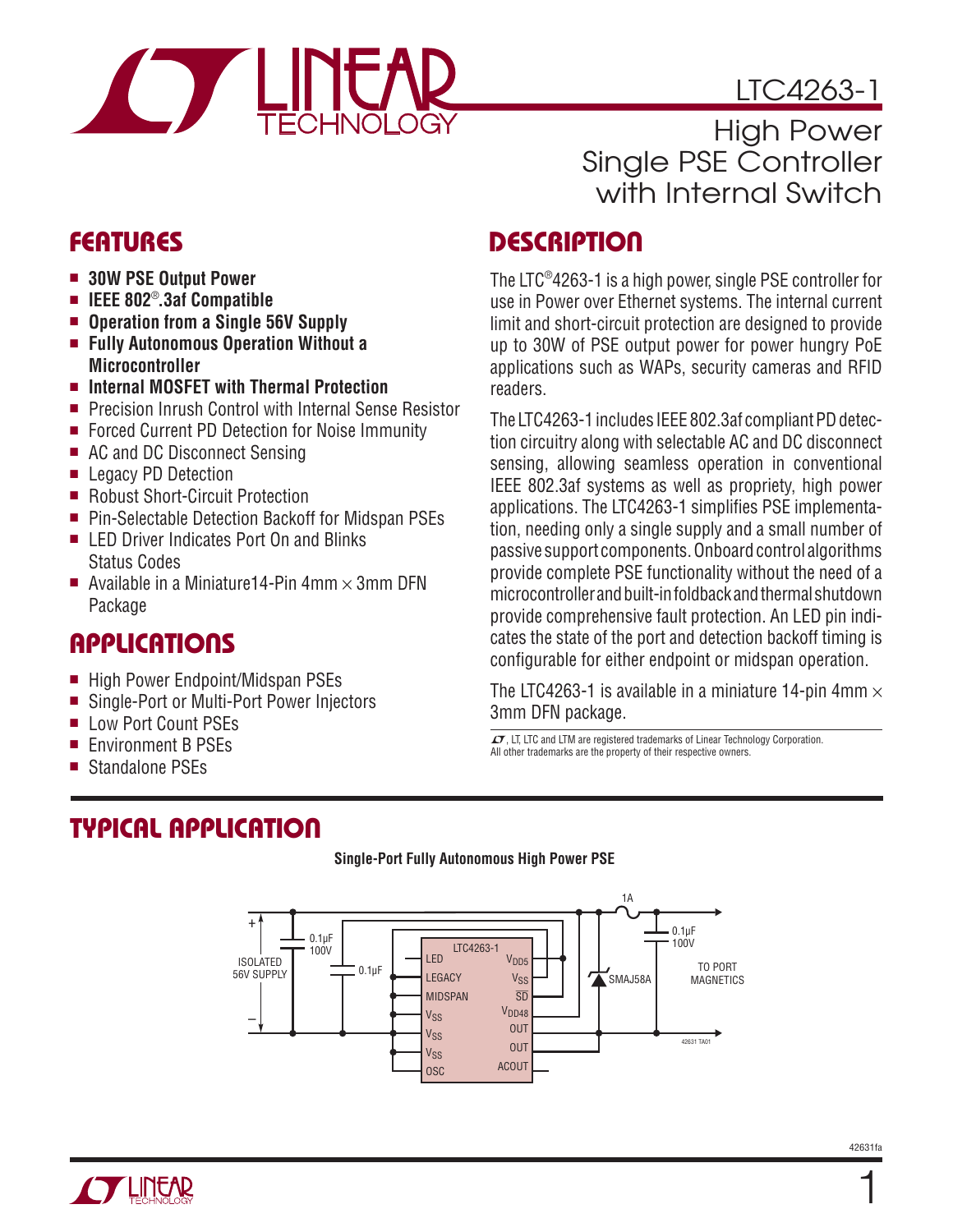## **ABSOLUTE MAXIMUM RATINGS**

#### **(Note 1, Note 2)**

| Supply Voltages                                                                      |
|--------------------------------------------------------------------------------------|
|                                                                                      |
|                                                                                      |
| <b>Pin Voltages and Currents</b>                                                     |
| LEGACY, MIDSPAN, $\overline{SD}$ , OSC V <sub>SS</sub> – 0.3V to V <sub>SS</sub> +6V |
|                                                                                      |
|                                                                                      |
| <b>Operating Ambient Temperature Range</b>                                           |
|                                                                                      |
|                                                                                      |
|                                                                                      |
|                                                                                      |
| Lead Temperature (Soldering, 10 sec)  300°C                                          |

# **PIN CONFIGURATION**



## **ORDER INFORMATION**

| <b>LEAD FREE FINISH</b> | <b>TAPE AND REEL</b> | <b>PART MARKING*</b> | <b>PACKAGE DESCRIPTION</b>                          | <b>TEMPERATURE RANGE</b>           |
|-------------------------|----------------------|----------------------|-----------------------------------------------------|------------------------------------|
| LTC4263CDE-1#PBF        | LITC4263CDE-1#TRPBF  | 42631                | ' 14-Lead (4mm $\times$ 3mm) Plastic DFN $^{\circ}$ | l 0°C to 70°C                      |
| $LTC4263IDE-1#PBF$      | LITC4263IDE-1#TRPBF  | 42631                | ' 14-Lead (4mm $\times$ 3mm) Plastic DFN $\,$       | $-40^{\circ}$ C to 85 $^{\circ}$ C |

Consult LTC Marketing for parts specified with wider operating temperature ranges. \*The temperature grade is identified by a label on the shipping container. Consult LTC Marketing for information on non-standard lead based finish parts.

For more information on lead free part marking, go to[: http://www.linear.com/leadfree/](http://www.linear.com/leadfree/) 

For more information on tape and reel specifications, go to[: http://www.linear.com/tapeandreel/](http://www.linear.com/tapeandreel/)

## **ELECTRICAL CHARACTERISTICS** The  $\bullet$  denotes the specifications which apply over the full operating

temperature range, otherwise specifications are at T<sub>A</sub> = 25°C. V<sub>DD48</sub> – V<sub>SS</sub> = 48V and V<sub>DD5</sub> not driven externally. All voltages are relative to V<sub>SS</sub> unless otherwise noted. (Note 2, Note 5)

| <b>SYMBOL</b>         | <b>PARAMETER</b>                 | <b>CONDITIONS</b>                                    | <b>MIN</b> | <b>TYP</b> | <b>MAX</b> | <b>UNITS</b> |
|-----------------------|----------------------------------|------------------------------------------------------|------------|------------|------------|--------------|
| <b>Power Supplies</b> |                                  |                                                      |            |            |            |              |
| V <sub>SUPPLY</sub>   | <b>Supply Voltage</b>            | $V_{DD48} - V_{SS}$<br>30W Output Power              | 33         | 48<br>56   | 66         | V<br>V       |
| V <sub>UVLO_OFF</sub> | UVLO Turn-Off Voltage            | $V_{DD48} - V_{SS}$ Decreasing                       | 29         | 31         | 33         | V            |
| V <sub>UVLO_HYS</sub> | <b>UVLO Hysteresis</b>           |                                                      | 0.1        |            |            | V            |
| V <sub>OVLO_OFF</sub> | <b>OVLO Turn-Off Voltage</b>     | $V_{DD48} - V_{SS}$ Increasing                       | 66         | 70         | 74         | V            |
| VOVLO_HYS             | <b>OVLO Hysteresis</b>           |                                                      | 0.2        |            | 2          | V            |
| V <sub>DD5</sub>      | V <sub>DD5</sub> Supply Voltage  | <b>Driven Externally</b>                             | 4.5        | 5          | 5.5        | V            |
|                       | V <sub>DD5</sub> Internal Supply | Driven Internally                                    | 4.3        | 4.4        | 4.5        | V            |
| $I_{DD48}$            | V <sub>DD48</sub> Supply Current | $V_{DD5} - V_{SS} = 5V$<br>Internal V <sub>DD5</sub> |            | 2          | 2<br>4     | mA<br>mA     |
| $I_{DD5}$             | V <sub>DD5</sub> Supply Current  | $V_{DD5} - V_{SS} = 5V$                              |            |            | 2          | mA           |



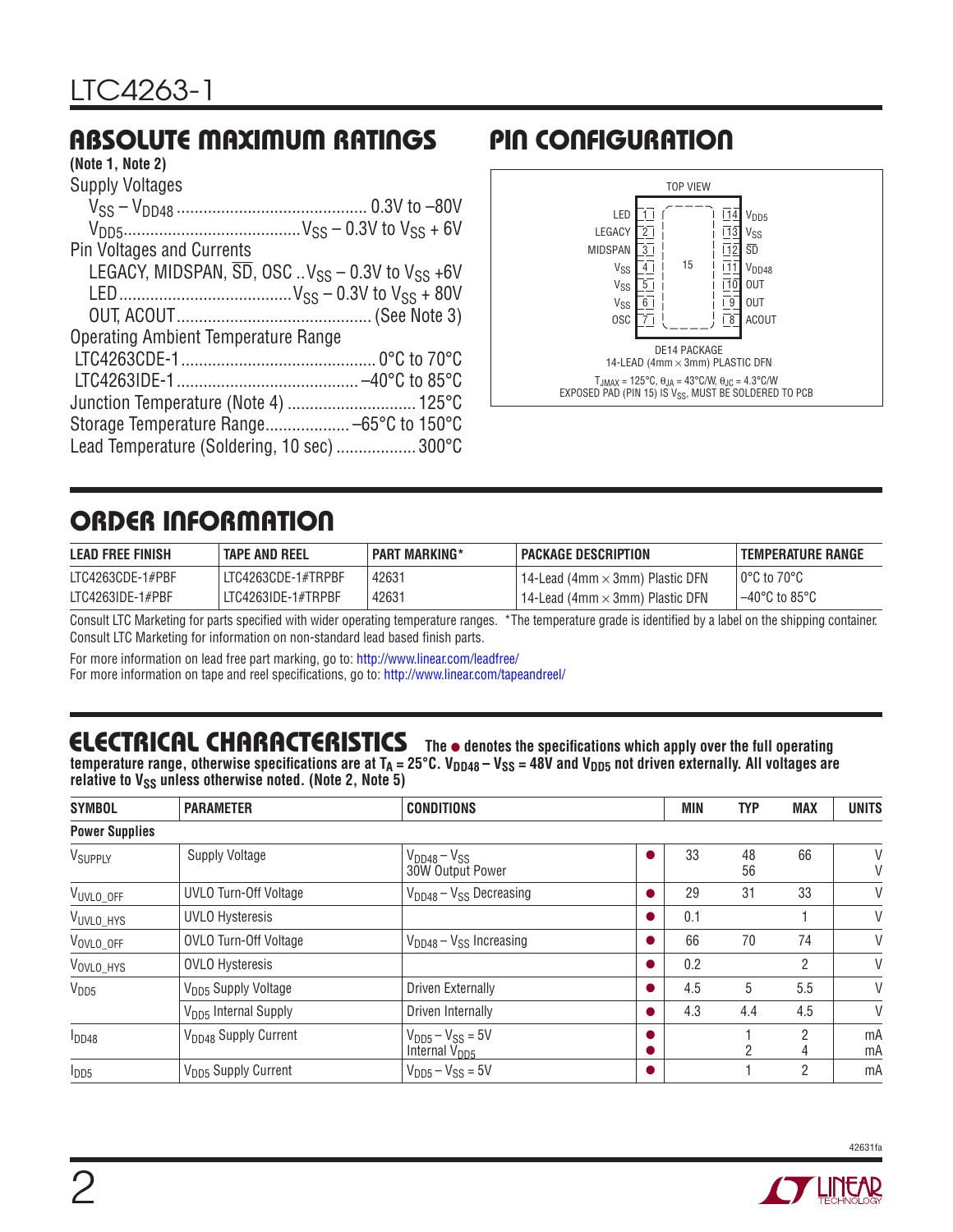### **ELECTRICAL CHARACTERISTICS** The  $\bullet$  denotes the specifications which apply over the full operating

temperature range, otherwise specifications are at T<sub>A</sub> = 25°C. V<sub>DD48</sub> – V<sub>SS</sub> = 48V and V<sub>DD5</sub> not driven externally. All voltages are relative to V<sub>SS</sub> unless otherwise noted. (Note 2, Note 5)

| <b>SYMBOL</b>                     | <b>PARAMETER</b>                                       | <b>CONDITIONS</b>                                                                            |           | MIN        | <b>TYP</b>   | <b>MAX</b> | <b>UNITS</b> |
|-----------------------------------|--------------------------------------------------------|----------------------------------------------------------------------------------------------|-----------|------------|--------------|------------|--------------|
| <b>Power MOSFET</b>               |                                                        |                                                                                              |           |            |              |            |              |
| $R_{ON}$                          | On-Resistance                                          | $I = 350$ mA, Measured From OUT to $V_{SS}$                                                  | $\bullet$ |            | 1.5          | 2.4<br>3.0 | Ω<br>Ω       |
| <b>IOUT_LEAK</b>                  | <b>OUT Pin Leakage</b>                                 | $V_{OUT} - V_{SS} = V_{DD48} - V_{SS} = 57V$                                                 | $\bullet$ |            | $\mathbf{1}$ | 10         | μA           |
| R <sub>PU</sub>                   | OUT Pin Pull-Up Resistance to V <sub>DD48</sub>        | $0V \leq (V_{DD48} - V_{OUT}) \leq 5V$                                                       |           | 360        | 500          | 640        | kΩ           |
| <b>Current Control</b>            |                                                        |                                                                                              |           |            |              |            |              |
| I <sub>CUT</sub>                  | <b>Overload Current Threshold</b>                      |                                                                                              |           | 540        | 570          | 600        | mA           |
| <b>ILIM</b>                       | <b>Short-Circuit Current Limit</b>                     | $V_{OUT} - V_{SS} = 5V$<br>$V_{DD48} - V_{OUT} = 30V$                                        |           | 615<br>615 | 645<br>645   | 675<br>675 | mA<br>mA     |
| <b>IFB</b>                        | <b>Foldback Current Limit</b>                          | $V_{DD48} - V_{OUT} = 0V$ (Note 6)<br>$V_{DD48} - V_{OUT} = 10V$                             | ●         | 45<br>165  | 90<br>220    | 180<br>275 | mA<br>mA     |
| <b>IMIN</b>                       | DC Disconnect Current Threshold                        |                                                                                              |           | 5.2        | 7.5          | 9.8        | mA           |
| <b>FAULT</b>                      | High Speed Fault Current Limit                         | (Note 7)                                                                                     |           | 750        | 1000         | 1200       | mA           |
| <b>Detection</b>                  |                                                        |                                                                                              |           |            |              |            |              |
| <b>I</b> DET                      | <b>Detection Current</b>                               | First Point, $V_{DD48} - V_{OUT} = 10V$<br>Second Point, $V_{DD48} - V_{OUT} = 3.5V$         |           | 235<br>160 | 255<br>180   | 275<br>200 | μA<br>μA     |
| <b>VDET</b>                       | <b>Detection Voltage Compliance</b>                    | V <sub>DD48</sub> - V <sub>OUT</sub> , Open Port<br>$V_{DD48} - V_{SS} = 57V$                |           |            |              | 21         | $\vee$       |
| R <sub>DETMIN</sub>               | Minimum Valid Signature Resistance                     |                                                                                              | $\bullet$ | 15.5       | 17           | 18.5       | kΩ           |
| RDETMAX                           | Maximum Valid Signature Resistance                     |                                                                                              |           | 27.5       | 29.7         | 32         | kΩ           |
| ROPEN                             | Open-Circuit Threshold                                 |                                                                                              |           | 500        |              | 2000       | k $\Omega$   |
| <b>AC Disconnect</b>              |                                                        |                                                                                              |           |            |              |            |              |
| $R_{\text{OSC}}$                  | OSC Pin Input Impedance                                | $2V \le (V_{\text{OSC}} - V_{\text{SS}}) \le 3V$                                             | ●         | 175        | 250          | 325        | kΩ           |
| losc                              | OSC Pin Output Current                                 | $V_{\text{OSC}} - V_{\text{SS}} = 2V$                                                        |           | $-140$     |              | 140        | μA           |
| $f_{\rm OSC}$                     | <b>OSC Pin Frequency</b>                               | $V_{\text{OSC}} - V_{\text{SS}} = 2V$                                                        |           | 103        | 110          | 115        | Hz           |
| A <sub>VACD</sub>                 | Voltage Gain OSC to ACOUT                              | $2V \leq (V_{OSC} - V_{SS}) \leq 3V$                                                         |           | 0.95       | 1.0          | 1.05       | V/V          |
| <b>LACDMAX</b>                    | <b>AC Disconnect Output Current</b>                    | $V_{\text{OSC}} - V_{\text{SS}} = 2V$ , $0V \leq (V_{\text{ACOUT}} - V_{\text{SS}}) \leq 4V$ |           | $-1$       |              | 1          | mA           |
| <b>LACDMIN</b>                    | Remain Connected AC Pin Current                        | $V_{\text{OSC}} - V_{\text{SS}} = 2V$                                                        | $\bullet$ | 130        | 160          | 190        | μA           |
| VACDEN                            | AC Disconnect Enable Signal                            | $V_{\text{OSC}} - V_{\text{SS}}$ , Port On                                                   |           | 1.5        |              |            | $\vee$       |
| <b>Digital Interface (Note 8)</b> |                                                        |                                                                                              |           |            |              |            |              |
| VOLED                             | <b>LED Output Low Voltage</b>                          | $I_{LED} = 10mA$                                                                             |           |            | 1.1          | 2.2        | $\mathsf V$  |
| <b>VILD</b>                       | Digital Input Low Voltage                              | MIDSPAN, SD<br>LEGACY                                                                        | $\bullet$ |            |              | 0.8<br>0.4 | V<br>V       |
| V <sub>IHD</sub>                  | Digital Input High Voltage                             | MIDSPAN, SD<br>LEGACY                                                                        | ●         | 2.2<br>2.2 |              |            | V<br>V       |
| $V_{OZ}$                          | Voltage of Legacy Pin if Left Floating                 |                                                                                              |           | 1.1        | 1.25         | 1.4        | V            |
| <b>I</b> OLEG                     | Current In/Out of Legacy Pin                           | $0V \leq (V_{LEGACY} - V_{SS}) \leq 5V$                                                      |           | $-60$      |              | 60         | μA           |
| <b>FLT</b>                        | Maximum Allowed Leakage at Legacy<br>Pin When Floating |                                                                                              |           | $-10$      |              | 10         | μA           |



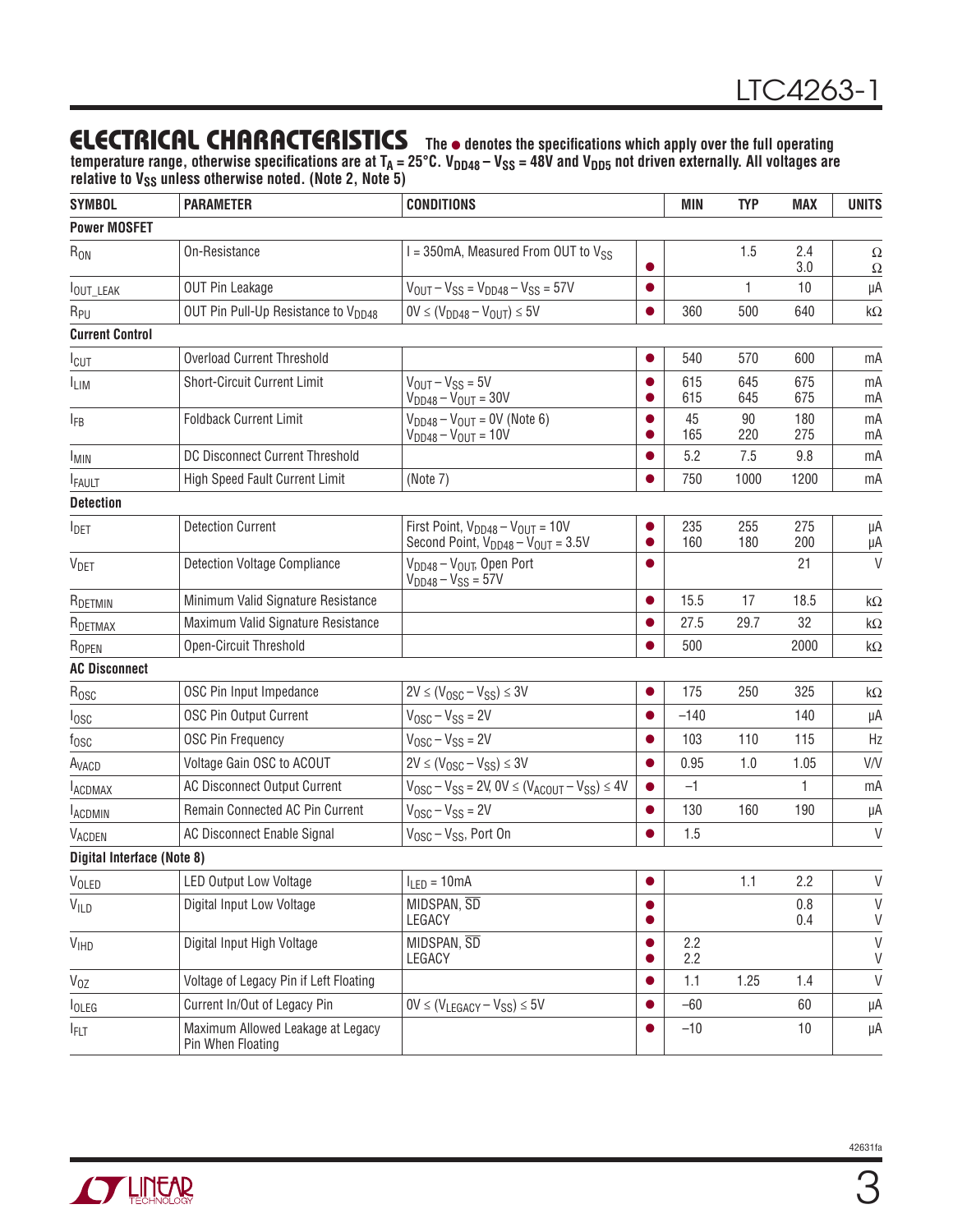### **ELECTRICAL CHARACTERISTICS** The  $\bullet$  denotes the specifications which apply over the full operating

temperature range, otherwise specifications are at  $T_A = 25^\circ \text{C}$ . V<sub>DD48</sub> – V<sub>SS</sub> = 48V and V<sub>DD5</sub> not driven externally. All voltages are relative to V<sub>SS</sub> unless otherwise noted. (Note 2, Note 5)

| <b>SYMBOL</b>                 | <b>PARAMETER</b>                                   | <b>CONDITIONS</b>                                                     |           | MIN | TYP  | <b>MAX</b> | <b>UNITS</b> |
|-------------------------------|----------------------------------------------------|-----------------------------------------------------------------------|-----------|-----|------|------------|--------------|
| <b>Timing Characteristics</b> |                                                    |                                                                       |           |     |      |            |              |
| t <sub>DET</sub>              | Detection Time                                     | Beginning to End of Detection                                         | D         | 270 | 290  | 310        | ms           |
| <sup>t</sup> DETDLY           | <b>Detection Delay</b>                             | PD Insertion to Detection Complete                                    |           | 300 |      | 620        | ms           |
| t <sub>PON</sub>              | Power Turn-On Delay                                | End of Valid Detect to Application of Power                           | $\bullet$ | 135 | 145  | 155        | ms           |
| t <sub>RISE</sub>             | Turn-On Rise Time                                  | $V_{DD48} - V_{OUT}$ : 10% to 90%<br>$C_{PSF} = 0.1 \mu F$            |           | 40  | 170  |            | μs           |
| $t_{\text{OVLD}}$             | Overload/Short-Circuit Time Limit                  |                                                                       |           | 52  | 62   | 72         | ms           |
| $t_{ED}$                      | <b>Error Delay</b>                                 | I <sub>CUT</sub> Fault to Next Detect                                 |           | 3.8 | 4.0  | 4.2        | S            |
| t <sub>MPDO</sub>             | Maintain Power Signature (MPS)<br>Disconnect Delay | PD Removal to Power Removal                                           |           | 320 | 350  | 380        | ms           |
| t <sub>MPS</sub>              | <b>MPS Minimum Pulse Width</b>                     | PD Minimum Current Pulse Width<br>Required to Stay Connected (Note 9) |           |     |      | 20         | ms           |
| t <sub>DBO</sub>              | Midspan Mode Detection Backoff                     | $R_{PORT} = 15.5 k\Omega$                                             |           | 3.0 | 3.2  | 3.4        | S            |
| t <sub>DISDLY</sub>           | <b>Power Removal Detection Delay</b>               |                                                                       |           | 0.8 | 0.95 | 1.1        | S            |

**Note 1:** Stresses beyond those listed under Absolute Maximum Ratings may cause permanent damage to the device. Exposure to any Absolute Maximum Rating condition for extended periods may affect device reliability and lifetime.

**Note 2:** All currents into device pins are positive; all currents out of device pins are negative. All voltages are referenced to  $V_{SS}$  unless otherwise specified.

**Note 3**: 80mA of current may be pulled from the OUT or ACOUT pin without damage whether the LTC4263-1 is powered or not. These pins will also withstand a positive voltage of  $V_{SS}$  + 80V.

**Note 4:** This IC includes overtemperature protection that is intended to protect the device during momentary overload conditions. Junction temperature will exceed 125°C when overtemperature protection is active. Continuous operation above the specified maximum operating junction temperature may impair device reliability.

**Note 5**: The LTC4263-1 operates with a negative supply voltage. To avoid confusion, voltages in this data sheet are referred to in terms of absolute magnitude.

**Note 6:** In order to reduce power dissipated in the switch while charging the PD, the LTC4263-1 reduces the current limit when  $V_{\text{OUT}} - V_{SS}$  is large. Refer to the Typical Performance Characteristics for more information.

**Note 7:** The LTC4263-1 includes a high-speed current limit circuit intended to protect against faults. The fault protection is activated for port current in excess of IFAULT. After the high-speed current limit activates, the short-circuit current limit  $(I_{LIM})$  engages and restricts current to IEEE 802.3af levels.

**Note 8:** The LTC4263-1 digital interface operates with respect to V<sub>SS</sub>. All logic levels are measured with respect to  $V_{SS}$ .

**Note 9:** The IEEE 802.3af specification allows a PD to present its Maintain Power Signature (MPS) on an intermittent basis without being disconnected. In order to stay powered, the PD must present the MPS for t<sub>MPS</sub> within any t<sub>MPDO</sub> time window.

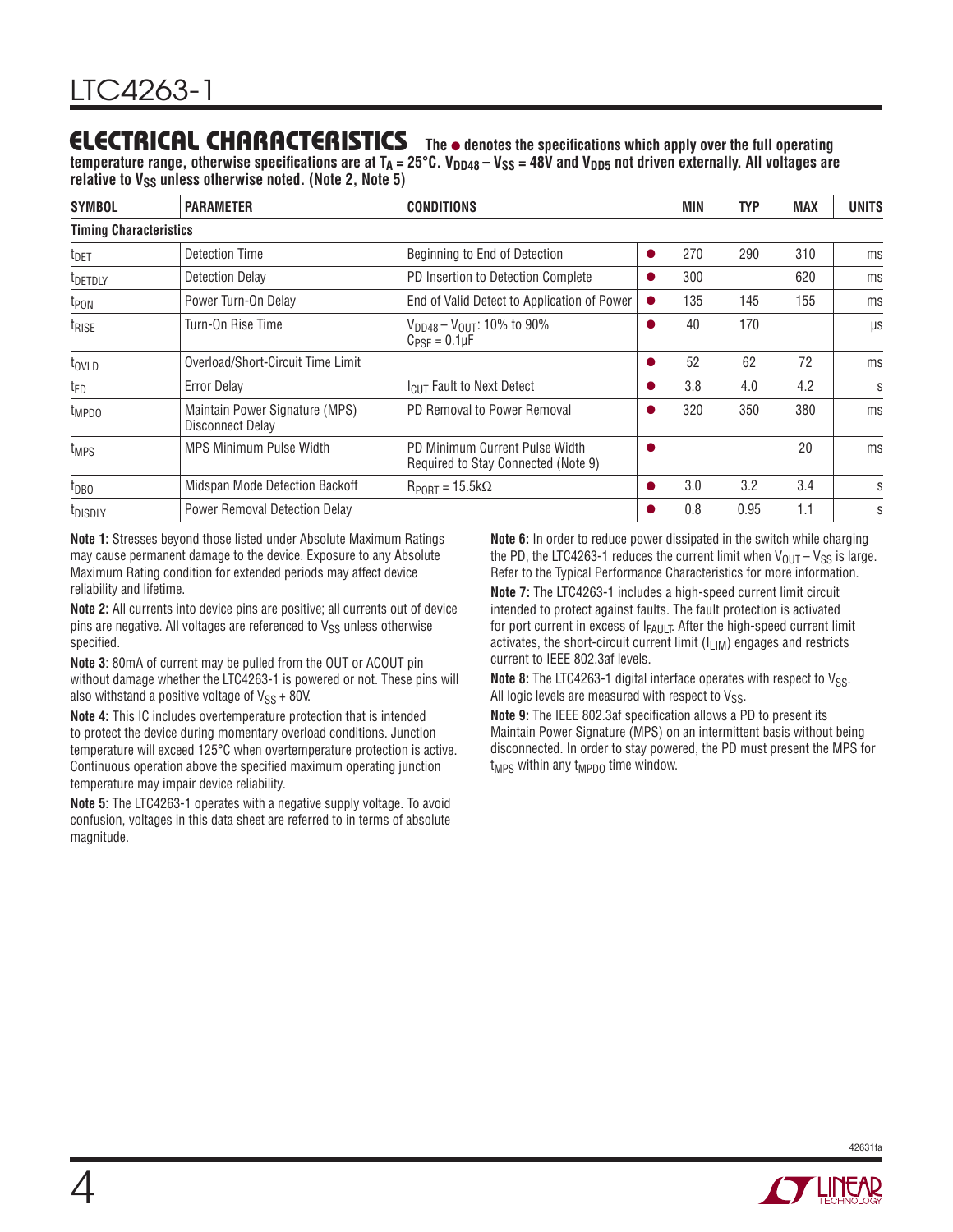### **TYPICAL PERFORMANCE CHARACTERISTICS**

V<sub>DD48</sub>

**V<sub>OUT</sub>** 20V/DIV

V<sub>SS</sub>

0mA

600mA





10ms/DIV

tOVLD

PORT OFF

LOAD APPLIED



**Response to PD Removal with AC Disconnect Enabled**





1μs/DIV

**Rapid Response to Momentary 33**Ω **Short**

42631 G12



IPORT = CURRENT IN 33Ω RESISTOR APPLIED TO OUTPUT OF CIRCUIT ON FRONT PAGE

**Midspan Backoff with Invalid PD Overcurrent Response Time** tDBO



 $V<sub>DD48</sub>$ 

**TLINEAR** 

500ms/DIV



42631 G14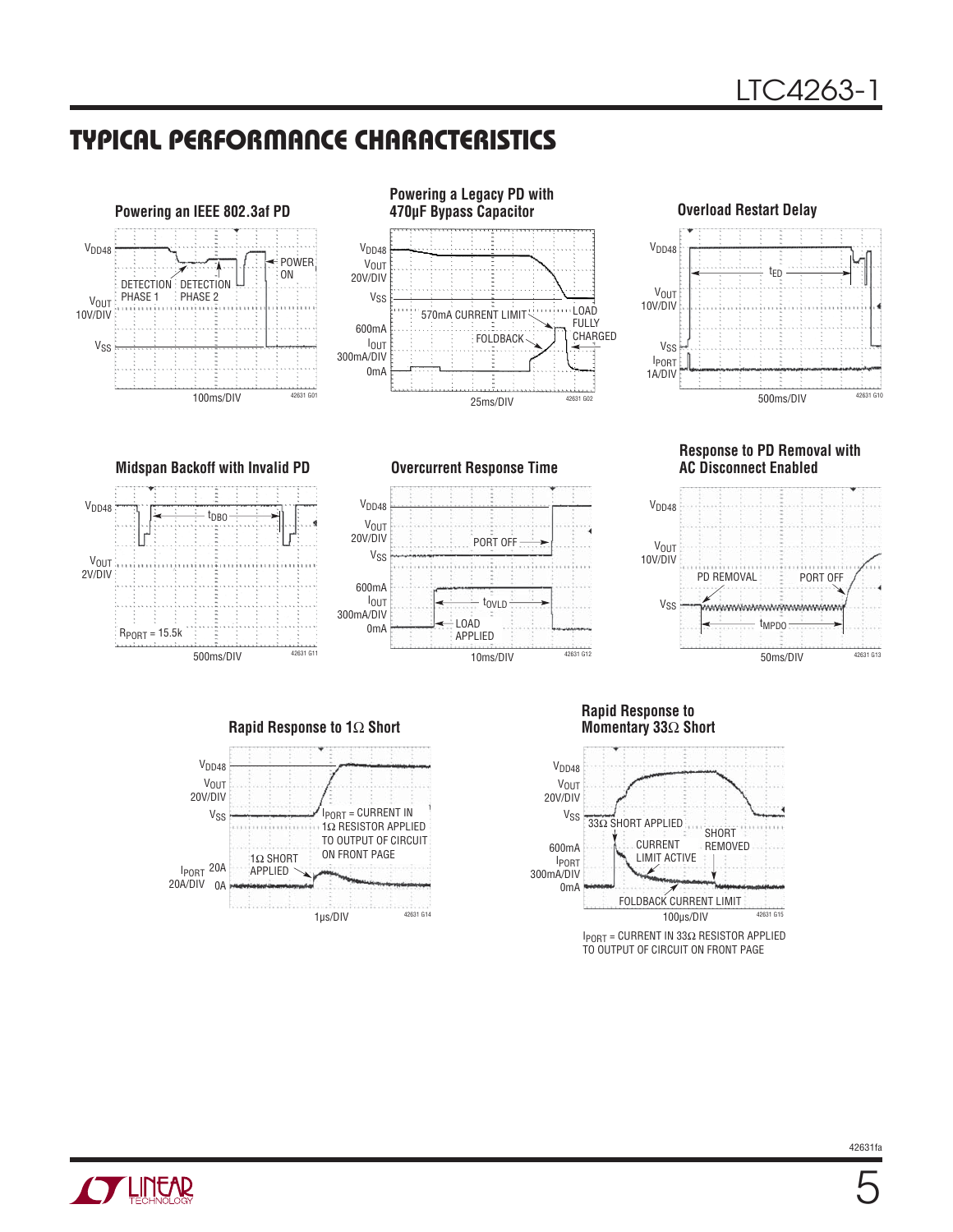# **TYPICAL PERFORMANCE CHARACTERISTICS**



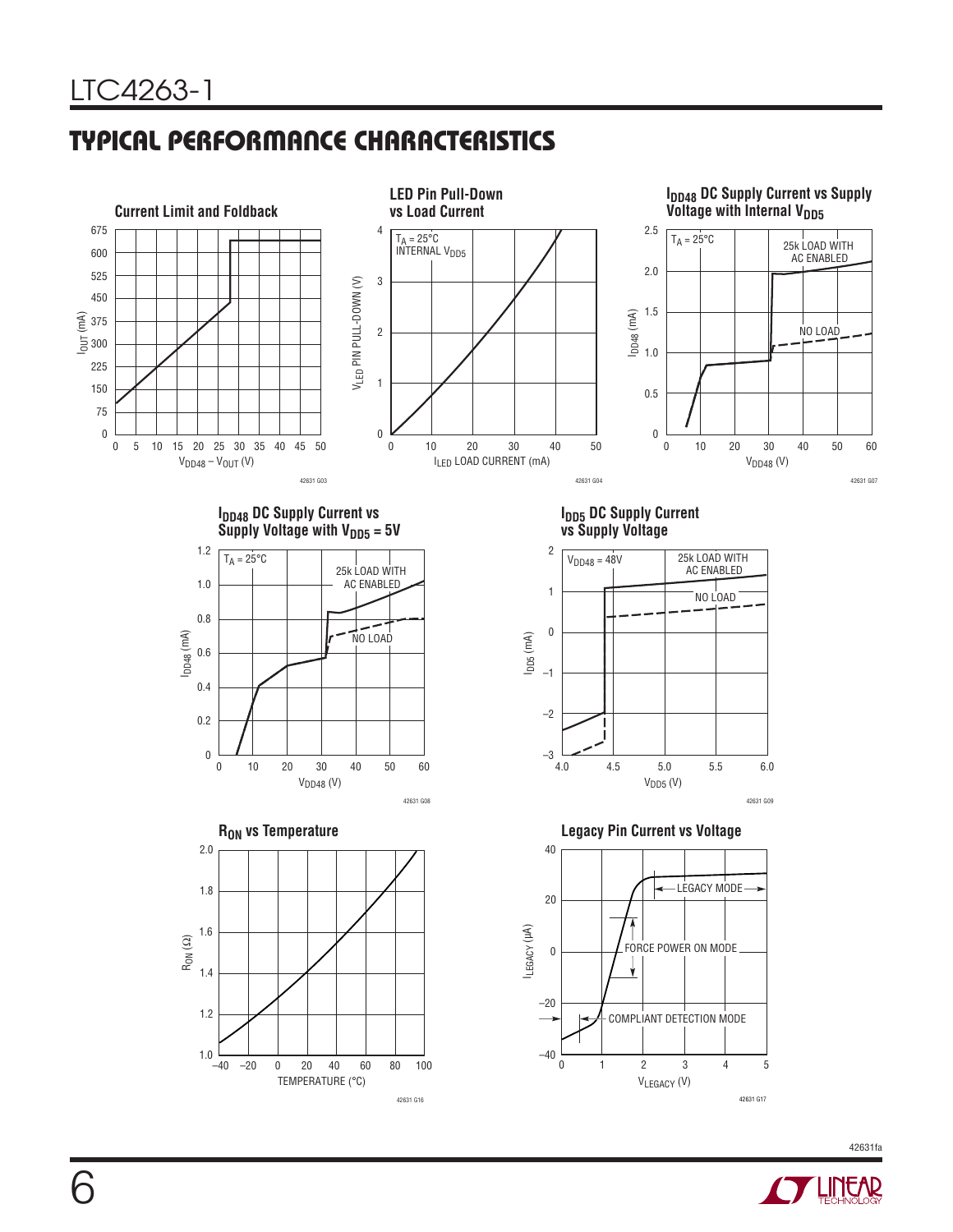### **TEST TIMING**

#### **Detect and Turn-On Timing Current Limit Timing Current Limit Timing**



**DC Disconnect Timing CONSERVING AC Disconnect Timing AC Disconnect Timing** 









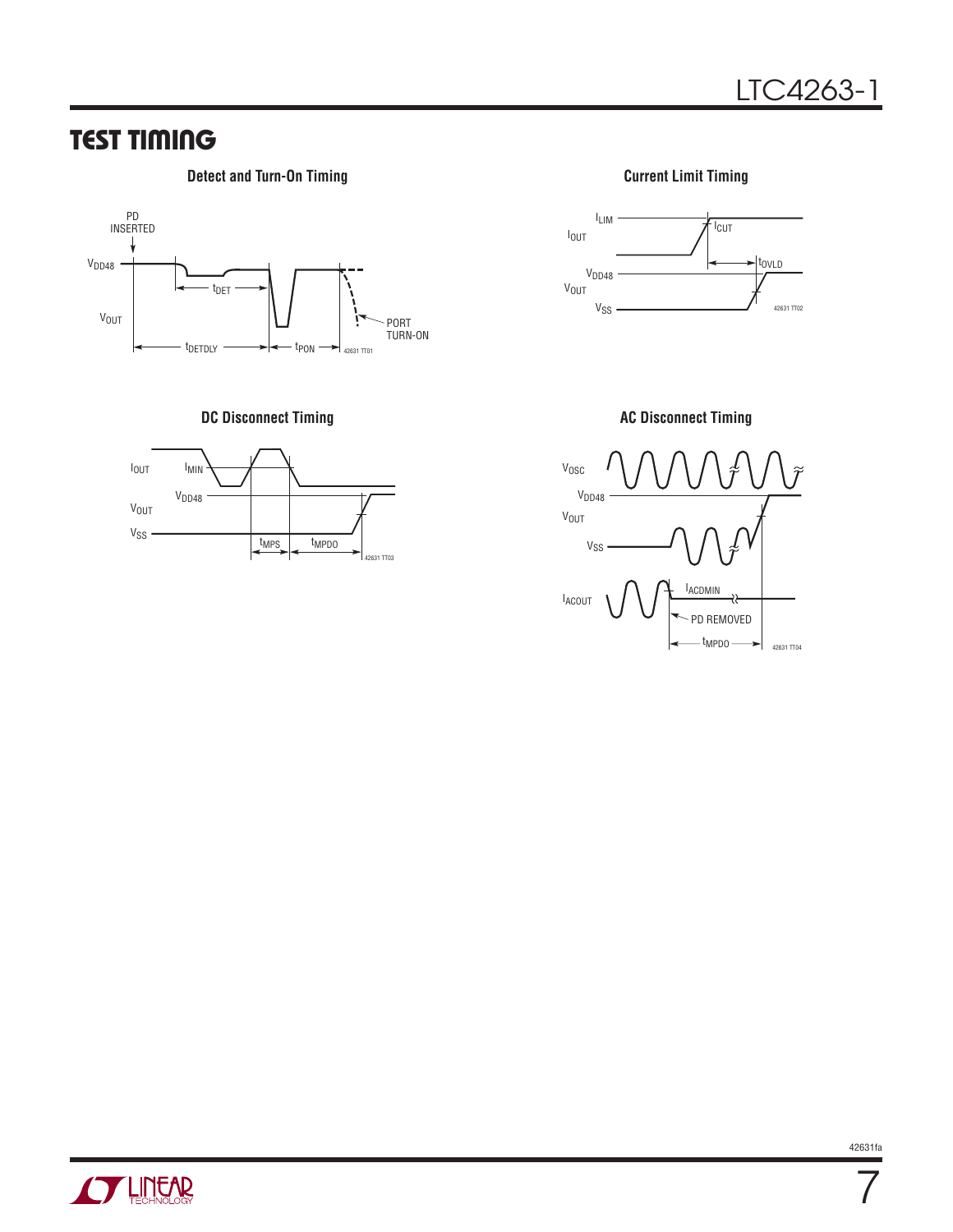# **PIN FUNCTIONS**

**LED (Pin 1):** Port State LED Drive. This pin is an opendrain output that pulls down when the port is powered. Under port fault conditions, the LED will flash in patterns to indicate the nature of the port fault. See the Applications Information section for a description of these patterns. When the LTC4263-1 is operated from a single 48V supply, this pin is pulsed low with a 6% duty cycle during the periods when the LED should be on. This allows use of a simple inductor, diode, and resistor circuit to avoid excess heating due to the large voltage drop from  $V_{DD48}$ . See the Applications Information section for details on this circuit.

**LEGACY (Pin 2):** Legacy Detect. This pin controls whether legacy detect is enabled. If held at  $V_{DD5}$ , legacy detect is enabled and testing for a large capacitor is performed to detect the presence of a legacy PD on the port. See the Applications Information section for descriptions of legacy PDs that can be detected. If held at  $V_{SS}$ , only IEEE 802.3af compliant PDs are detected. If left floating, the LTC4263-1 enters force-power-on mode and any PD that generates between 1V and 10V when biased with 270μA of detection current will be powered as a legacy device. This mode is useful if the system uses a differential detection scheme to detect legacy devices.

**MIDSPAN (Pin 3):** Midspan Enable. If this pin is connected to  $V<sub>DD5</sub>$ , Midspan backoff is enabled and a 3.2 second delay occurs after every failed detect cycle unless the result is open circuit. If held at  $V_{SS}$ , no delay occurs after failed detect cycles.

**V<sub>SS</sub>** (Pins 4, 5, 6, 13): Negative Power Supply. Pins 4, 5, 6 and 13 should be tied together on the PCB. For optimum power delivery, supply voltage should be maximized. See Applications Information section for more information.

**OSC (Pin 7)** Oscillator for AC Disconnect. If AC disconnect is used, connect a 0.1μF X7R capacitor from OSC to  $V_{SS}$ . Tie OSC to  $V_{SS}$  to disable AC disconnect and enable DC disconnect.

**ACOUT (Pin 8):** AC Disconnect Sense. Senses the port to determine whether a PD is still connected when in AC disconnect mode. If port capacitance drops below about  $0.15 \mu$ F for longer than  $T_{MPDO}$  the port is turned off. If AC disconnect is used, connect this pin to the port with a series combination of a 1k resistor and a 0.47μF 100V X7R capacitor. See the Applications Information section for more information.

**OUT (Pins 9, 10):** Port Output. If DC disconnect is used, these pins are connected to the port. If AC disconnect is used, these pins are connected to the port through a parallel combination of a 1A diode and a 500k resistor. Pins 9 and 10 should be tied together on the PCB. See the Applications Information section for more information.

**V<sub>DD48</sub> (Pin 11):** Power Return for V<sub>SS</sub>. Must be bypassed with a 0.1µF capacitor to  $V_{SS}$ . For optimum power delivery, supply voltage should be maximized. See Applications Information section for more information.

**SD (Pin 12):** Shutdown. If held low, the LTC4263-1 is prevented from performing detection or powering the port. Pulling SD low will turn off the port if it is powered. When released, a 4-second delay will occur before detection is attempted. If not used, tie to  $V_{DD5}$ .

V<sub>DD5</sub> (Pin 14): Logic Power Supply. Apply 5V referenced to  $V_{SS}$ , if such a supply is available, or place a 0.1 $\mu$ F bypass capacitor to  $V_{SS}$  to enable the internal regulator. When the internal regulator is used, this pin should only be connected to the bypass capacitor and to any logic pins of the LTC4263-1 that are being held at  $V_{DD5}$ .

**Exposed Pad (Pin 15):**  $V_{SS}$ . Must be connected to  $V_{SS}$ on the PCB. The Exposed Pad acts as a heat sink for the internal MOSFET.

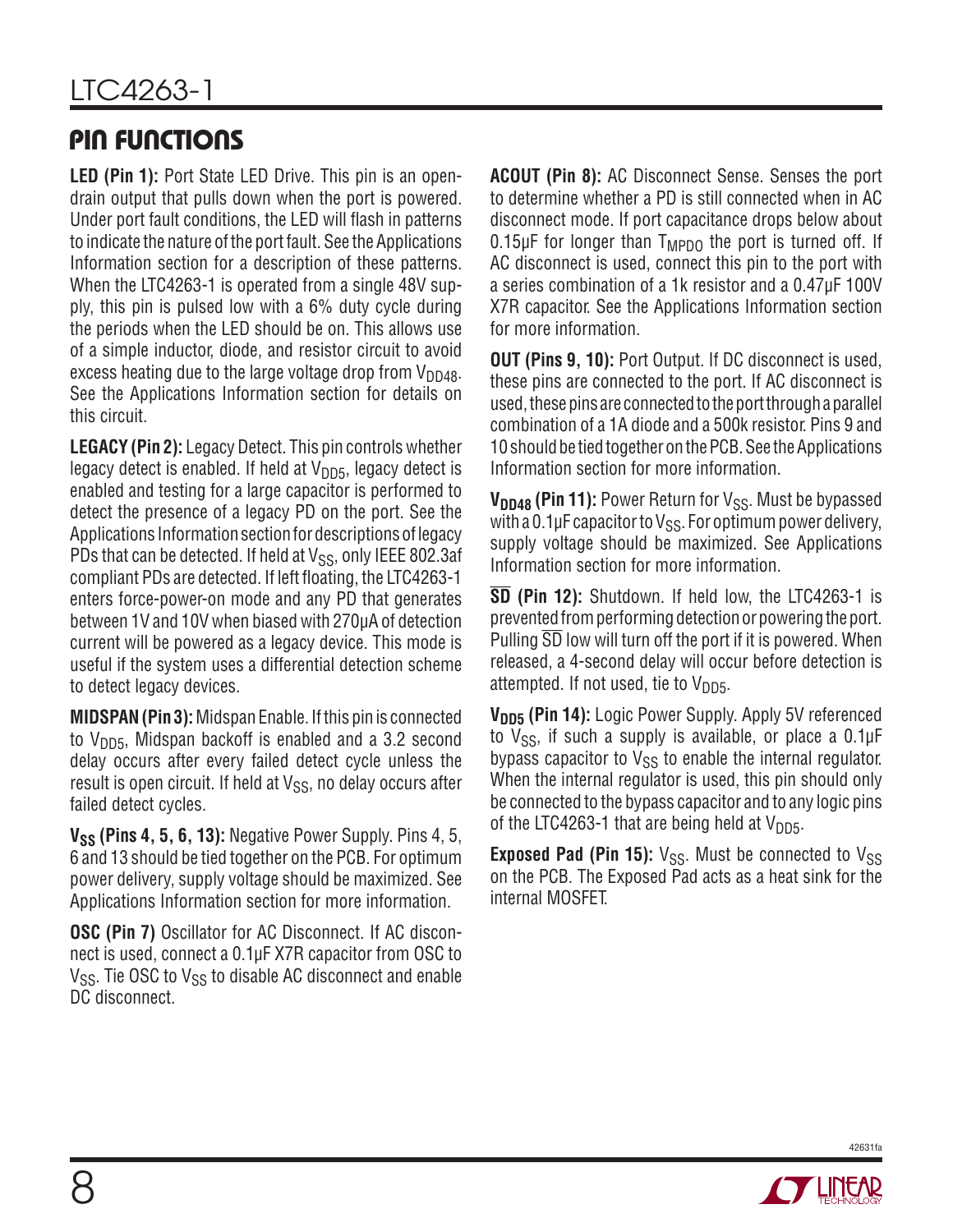### **BLOCK DIAGRAM**



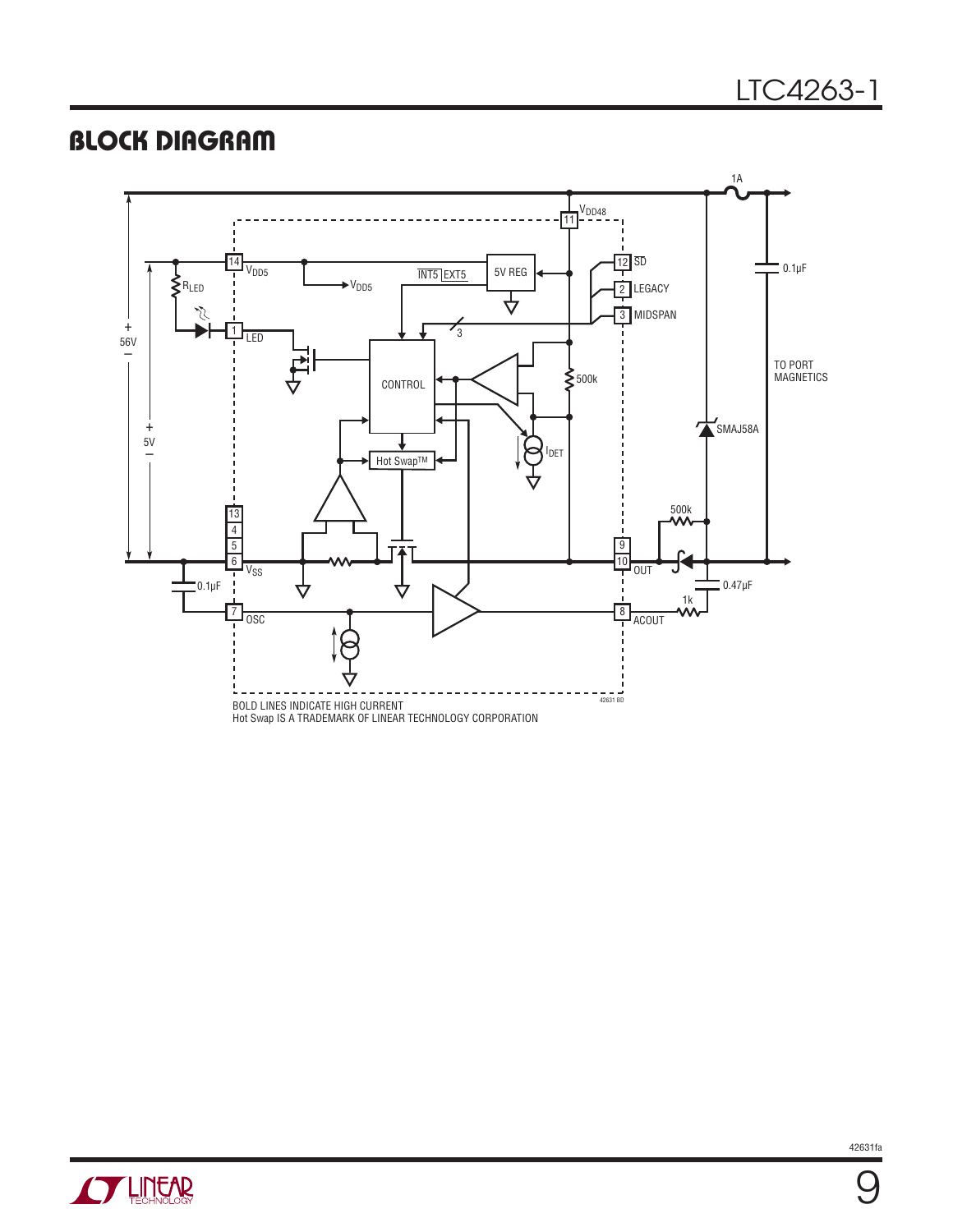#### **POE OVERVIEW**

Over the years, twisted-pair Ethernet has become the most commonly used method for local area networking. The IEEE 802.3 group, the originator of the Ethernet standard, has defined an extension to the standard, IEEE 802.3af, which allows DC power to be delivered simultaneously over the same cable used for data communication. This has enabled a whole new class of Ethernet devices, including IP telephones, wireless access points, and PDA charging stations which do not require additional AC wiring or external power transformers, a.k.a. "wall warts." These small data devices can now be powered directly from their Ethernet connection. Sophisticated detection and power monitoring techniques prevent damage to legacy data-only devices while still supplying power to newer, Ethernet-powered devices over the twisted-pair cable.

The device that supplies power is called the Power Sourcing Equipment (PSE). A device that draws power from the wire is called a Powered Device (PD). A PSE is typically an Ethernet switch, router, hub, or other network switching equipment that is commonly found in the wiring closets where cables converge. PDs can take many forms. Digital IP telephones, wireless network access points, PDA or notebook computer docking stations, cell phone chargers, and HVAC thermostats are examples of devices that can draw power from the network.

A PSE is required to provide 44V to 57V DC between either the signal pairs or the spare pairs as shown in Figure 1. The power is applied as a voltage between two of the pairs, typically by powering the center taps of the isolation transformers used to couple the differential data signals to the wire. Since Ethernet data is transformer coupled at both ends and is sent differentially, a voltage difference between the transmit pairs and the receive pairs does not affect the data. A 10Base-T/ 100Base-TX Ethernet connection only uses two of the four pairs in the cable. The unused or spare pairs can optionally be powered directly, as shown in Figure 1, without affecting the data. 1000Base-T uses all four pairs and power must be connected to the transformer center taps if compatibility with 1000Base-T is required.

The LTC4263-1 provides a complete high power PSE solution for powering newer power hungry PDs such as dual-radio wireless access points, security cameras and RFID readers. With proper system design, proprietary high power PoE solutions using the LTC4263-1 can deliver 25W (min) to a high power 2-pair PD at the end of a 100 meter CAT5 cable and 50W (min) using a 4-pair solution.

The LTC4263-1 provides a high power PSE solution while simultaneously being compatible with existing IEEE 802.3af systems. By maintaining a compliant detection protocol, the LTC4263-1 insures legacy data-only devices are not



**Figure 1. 2-Pair High Power PoE System Diagram**

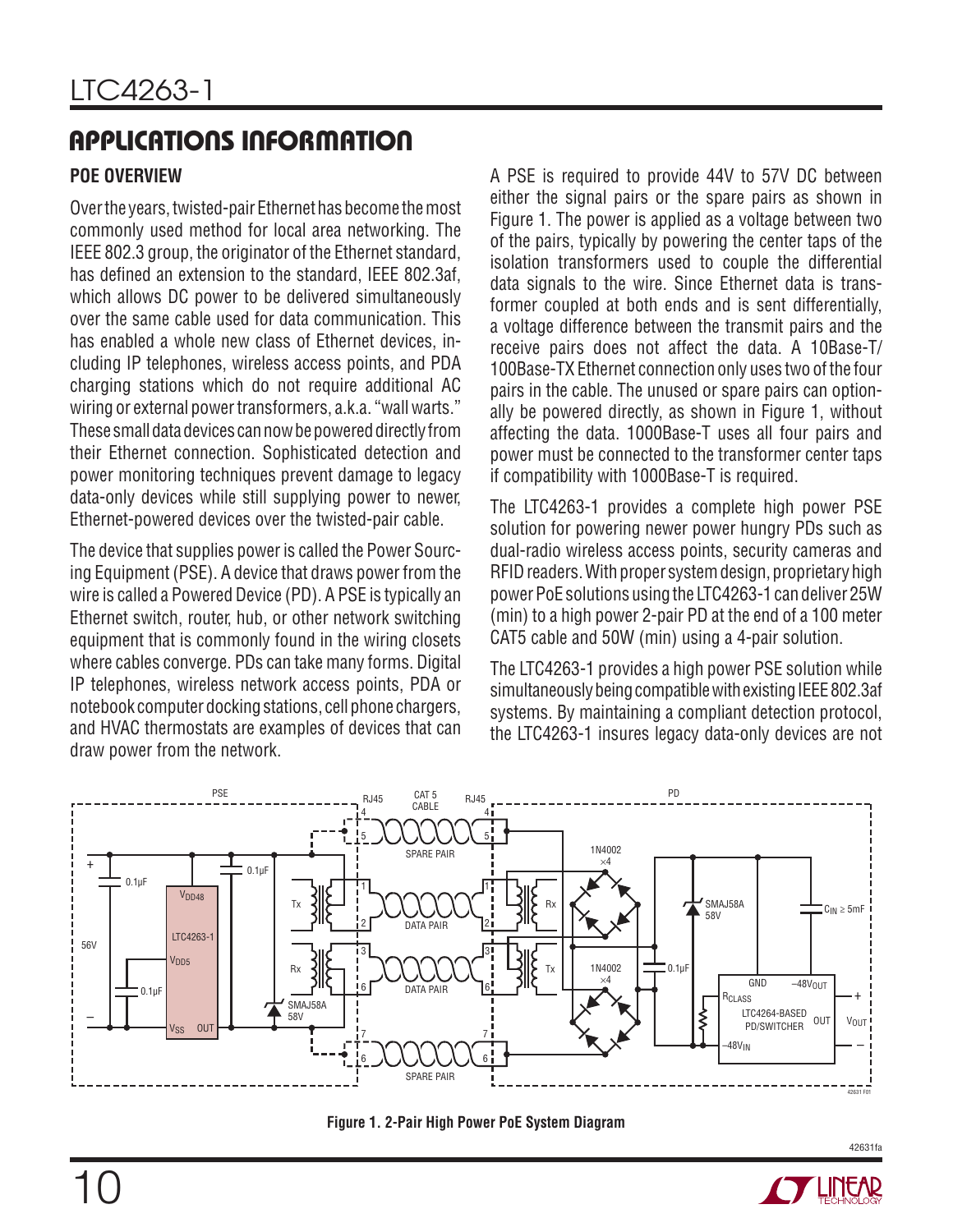accidentally powered. Disconnect with either AC or DC methods using the LTC4263-1 is fully compliant and insures safe power removal after PD disconnect. Command and control for the LTC4263-1 is handled internally without the need of a microcontroller, thereby simplifying system design.

#### **LTC4263-1 OPERATION**

#### **Signature Detection**

The IEEE 802.3af specification defines a specific pair-topair signature resistance used to identify a device that can accept power via its Ethernet connection. When the port voltage is below 10V, an IEEE 802.3af compliant PD will have an input resistance of approximately 25kΩ. Figure 2 illustrates the relationship between the PD signature resistance and the required resistance ranges the PSE must accept and reject. According to the IEEE 802.3af specification, the PSE must accept PDs with signatures between 19kΩ and 26.5kΩ and may or may not accept resistances in the two ranges of 15kΩ to 19kΩ and 26.5kΩ to 33kΩ. The black box in Figure 2 represents the typical 150Ω pair-to-pair termination used in Ethernet devices like a computer's network interface card (NIC) that cannot accept power.



**Figure 2. IEEE 802.3af Signature Resistance Ranges**

The LTC4263-1 checks for the signature resistance by forcing two test currents on the port in sequence and measuring the resulting voltages. It then subtracts the two V-I points to determine the resistive slope while removing voltage offset caused by any series diodes or current offset caused by leakage at the port (see Figure 3). The LTC4263-1 will typically accept any PD resistance between 17k $\Omega$  and 29.7k $\Omega$  as a valid PD. Values outside this range (excluding open and short-circuits) are reported to the user by a code flashed via the LED pin.



**Figure 3. PD 2-Point Detection**

The LTC4263-1 uses a force-current detection method in order to reduce noise sensitivity and provide a more robust detection algorithm. The first test point is taken by forcing a test current into the port, waiting a short time to allow the line to settle and measuring the resulting voltage. This result is stored and the second current is applied to the port, allowed to settle and the voltage measured.

The LTC4263-1 will not power the port if the PD has more than 5μF in parallel with its signature resistor unless legacy mode is enabled.

The LTC4263-1 autonomously tests for a valid PD connected to the port. It repeatedly queries the port every 580ms, or every 3.2s if midspan backoff mode is active (see below). If detection is successful, it then powers up the port.

#### **Midspan Backoff**

IEEE 802.3af requires the midspan PSE to wait two seconds after a failed detection before attempting to detect again unless the port resistance is greater than 500kΩ. This requirement is to prevent the condition of an endpoint PSE and a midspan PSE, connected to the same PD at the same time, from each corrupting the PD signature and preventing power-on. After the first corrupted detection cycle, the midspan PSE waits while the endpoint PSE completes detection and turns the port on. If the midspan mode of the LTC4263-1 is enabled by connecting the MIDSPAN pin to  $V<sub>DD5</sub>$ , a 3.2 second delay occurs after every failed detect cycle unless the result is an open circuit.

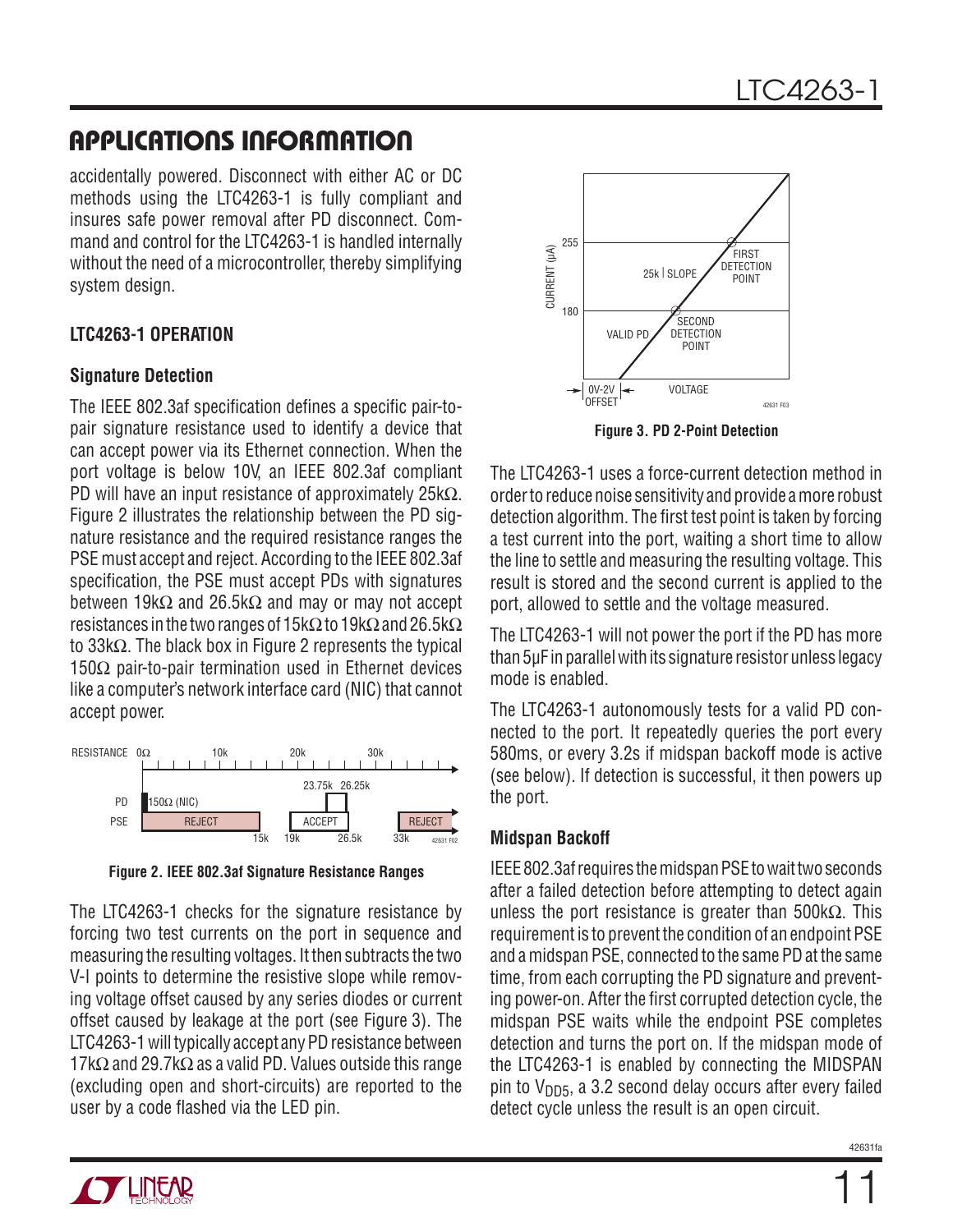#### **Power Control**

The primary function of the LTC4263-1 is to control the delivery of power to the PSE port. In order to provide a robust solution, a variety of current limit and current monitoring functions are needed, as shown in Figure 4. All control circuitry is integrated and the LTC4263-1 requires no external MOSFET, sense resistor, or microcontroller.

The LTC4263-1 includes an internal MOSFET for driving the PSE port. The LTC4263-1 drives the gate of the internal MOSFET while monitoring the current and the output voltage at the OUT pin. This circuitry couples the 56V input supply to the port in a controlled manner that satisfies the PD's power needs while minimizing disturbances on the 56V backplane.



**Figure 4. Current Thresholds and Current Limits**

### **Port Overload**

Based on the IEEE 802.3af standard, the LTC4263-1 detects port overload conditions by monitoring port current. This ensures the port stays within the designed continuous power budget while allowing for brief power surges. If the port current exceeds 570mA (typ) for greater than 62ms (typ), power is removed and the LTC4263-1 waits 4 seconds (typ) before returning to detection mode.

#### **Port Inrush and Short-Circuit**

When 56V power is applied to the port, the LTC4263-1 is designed to power-up the PD in a controlled manner without causing transients on the input supply. To accomplish this, the LTC4263-1 implements inrush current limit. At rise until the PD reaches its input turn-on threshold. At this point, the PD begins to draw current to charge its bypass capacitance, slowing the rate of port voltage increase.

If at any time the port is shorted or an excessive load is applied, the LTC4263-1 limits port current to avoid a hazardous condition. The current is limited to  $I_{LIM}$  for port voltages above 30V and is reduced for lower port voltages (see the Foldback section). Inrush and short-circuit current limit are allowed to be active for 62ms (typ) before the port is shut off.

### **Port Fault**

If the port is suddenly shorted, the internal MOSFET power dissipation can rise to very high levels until the short-circuit current limit circuit can respond. A separate high-speed current limit circuit detects severe fault conditions ( $I<sub>OUT</sub>$ ) 1000mA (typ)) and quickly turns off the internal MOSFET if such an event occurs. The circuit then limits current to  $I_{LIM}$ while the t<sub>OVLD</sub> timer increments. During a short-circuit,  $I<sub>11M</sub>$  will be reduced by the foldback circuitry.

### **t**<sub>OVLD</sub> Timing

For overload, inrush, and short-circuit conditions, the LTC4263-1 includes a 62ms (typ)  $t_{OVI}$  p timer to limit the duration of these events. The timer is incremented whenever current greater than  $I_{\text{Cl}}$  flows through the port. If the current is still above  $I_{\text{ClUT}}$  when the t<sub>OVLD</sub> timer expires, the LTC4263-1 will turn off power to the port and flash the LED. In this situation, the LTC4263-1 waits four seconds and then restarts detection. If the overload condition is removed before the  $t_{\text{OVI D}}$  timer expires, the port stays powered and the timer is reset.

### **Foldback**

Foldback is designed to limit power dissipation in the LTC4263-1 during power-up and momentary short-circuit conditions. At low port output voltages, the voltage across the internal MOSFET is high, and power dissipation will be large if significant current is flowing. Foldback monitors the port output voltage and reduces the  $I_{LIM}$ current limit level for port voltages of less than 28V, as shown in Figure 5.

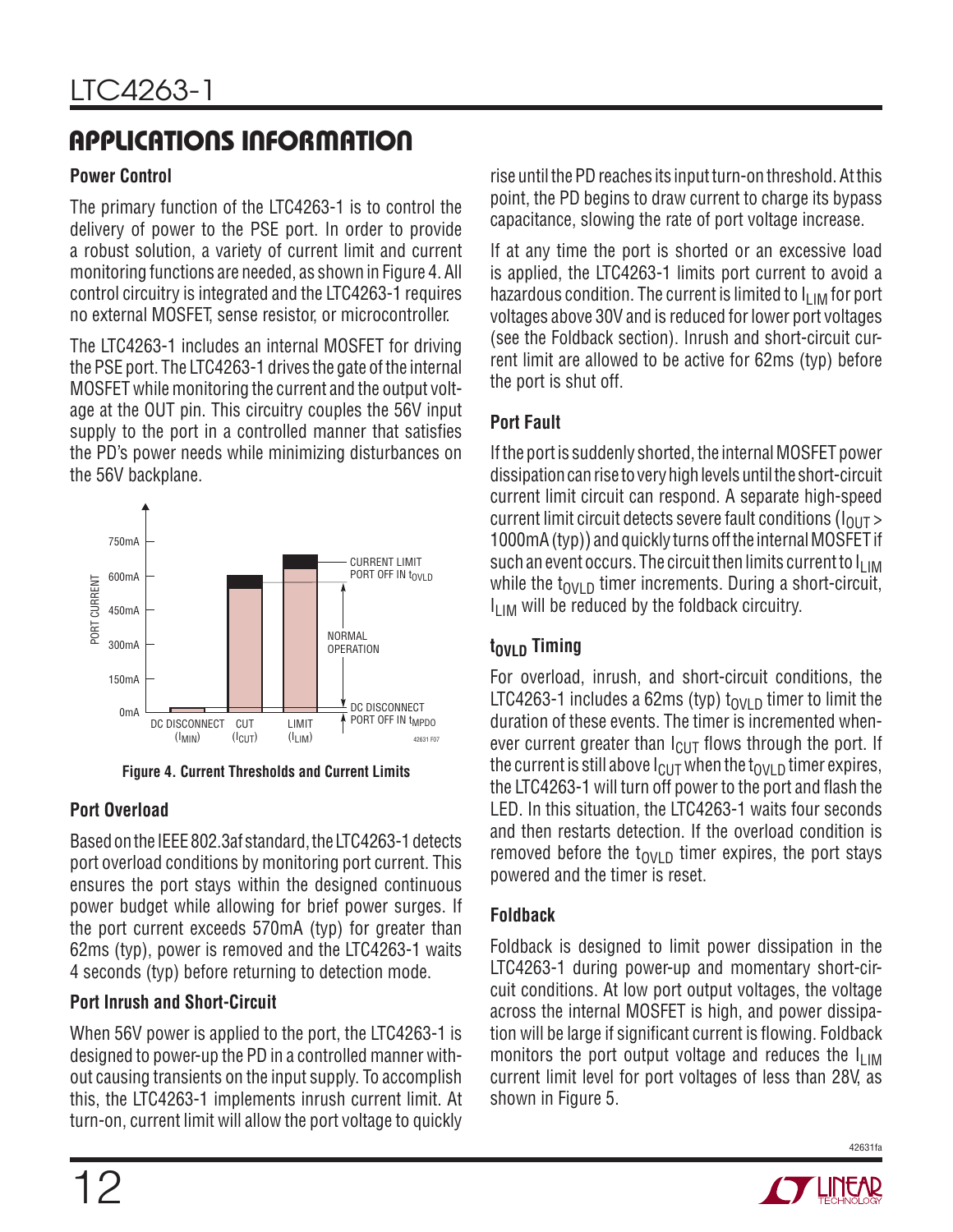![](_page_12_Figure_2.jpeg)

**Figure 5. Current Limit Foldback**

#### **Thermal Protection**

The LTC4263-1 includes thermal overload protection in order to provide full device functionality in a miniature package while maintaining safe operating temperatures. Several factors create the possibility for very large power dissipation within the LTC4263-1. At port turn-on, while  $I_{LIM}$  is active, the instantaneous power dissipated by the LTC4263-1 can be as high as 18W. This can cause 40ºC or more of die heating in a single turn-on sequence. Similarly, excessive heating can occur if an attached PD repeatedly pushes the LTC4263-1 into  $I_{LIM}$  by drawing too much current. Excessive heating can also occur if the  $V_{DD5}$  pin is shorted or overloaded.

The LTC4263-1 protects itself from thermal damage by monitoring die temperature. If the die temperature exceeds the overtemperature trip point, the LTC4263-1 removes port power and shuts down all functions including the internal 5V regulator. Once the die cools, the LTC4263-1 waits four seconds, then restarts detection.

#### **DC Disconnect**

The DC disconnect circuit monitors port current whenever power is on to detect continued presence of the PD. IEEE 802.3af mandates a minimum current of 10mA that the PD must draw for periods of at least 75ms with optional dropouts of no more than 250ms. The  $t_{MPDO}$  disconnect timer increments whenever port current is below 7.5mA (typ). If the timer expires, the port is turned off and the LTC4263-1 waits 1.5 seconds before restarting detection. If the undercurrent condition goes away before  $t_{\text{MPDO}}$ (350ms (typ)), the timer is reset to zero. The DC disconnect circuit includes a glitch filter to prevent noise from falsely resetting the timer. The current must be present for a period of at least 20ms to guarantee reset of the timer. To enable DC disconnect, tie the OSC pin to  $V_{SS}$ .

#### **AC Disconnect**

AC disconnect is an alternate method of sensing the presence or absence of a PD by monitoring the port impedance. The LTC4263-1 forces an AC signal from an internal sine wave generator on to the port. The ACOUT pin current is then sampled once per cycle and compared to  $I_{\text{ACDMIN}}$ . Like DC disconnect, the AC disconnect sensing circuitry controls the  $t_{\text{MPDO}}$  disconnect timer. When the connection impedance rises due to the removal of the PD, AC peak current falls below  $I_{\text{ACDMIN}}$  and the disconnect timer increments. If the impedance remains high (AC peak current remains below  $I_{\text{ACDMIN}}$ , the disconnect timer counts to  $t_{MPDO}$  and the port is turned off. If the impedance falls, causing AC peak current to rise above IACDMIN for two consecutive samples before the maximum count of the disconnect timer, the timer resets and the port remains powered.

The AC disconnect circuitry senses the port via the ACOUT pin. Connect a 0.47µF 100V X7R capacitor  $(C_{\text{DFT}})$  and a 1k resistor ( $R_{\text{DFT}}$ ) from the DETECT pin to the port output as shown in Figure 6. This provides an AC path for sensing the port impedance. The 1k resistor,  $R_{\text{DFT}}$  limits current flowing through this path during port power-on and poweroff. An AC blocking diode  $(D_{AC})$  is inserted between the OUT pin and the port to prevent the AC signal from being shorted by the LTC4263-1's power control MOSFET. The 500k resistor across  $D_{AC}$  allows the port voltage to decay after disconnect occurs.

Sizing of capacitors is critical to ensure proper function of AC disconnect.  $C_{PSF}$  (Figure 6) controls the connection impedance on the PSE side. Its capacitance must be kept low enough for AC disconnect to be able to sense the PD. On the other hand,  $C_{\text{DFT}}$  has to be large enough to pass the signal at 110Hz. The recommended values are 0.1μF for  $C_{PSF}$  and 0.47µF for  $C_{DFT}$ . The sizes of  $C_{PSF}$ ,  $C_{DFT}$ , and  $R_{\text{DFT}}$  are chosen to create an economical, physically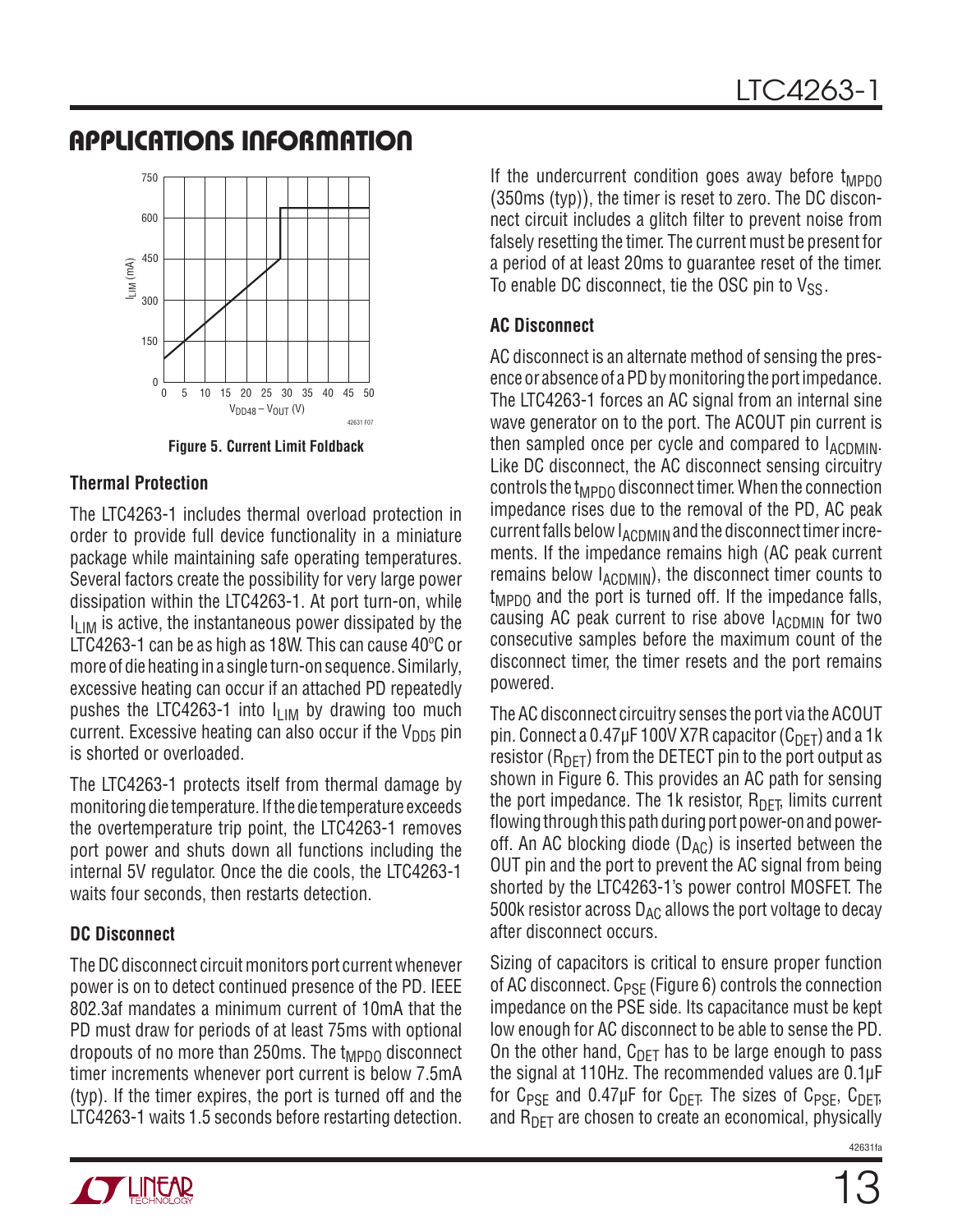![](_page_13_Figure_2.jpeg)

**Figure 6. LTC4263-1 Using AC Disconnect**

compact and functionally robust system. Moreover, the complete Power over Ethernet AC disconnect system (PSE, transformers, cabling, PD, etc.) is complex; deviating from the recommended values of  $C_{\text{DEF}}$ ,  $R_{\text{DET}}$  and  $C_{\text{PSF}}$  is strongly discouraged. Contact the Linear Technology Applications department for additional support.

#### **Internal 110Hz AC Oscillator**

The LTC4263-1 includes onboard circuitry to generate a 110Hz (typ),  $2V_{P-P}$  sine wave on its OSC pin when a 0.1μF capacitor is connected between the OSC pin and  $V_{SS}$ . This sine wave is synchronized to the controller inside the LTC4263-1 and should not be externally driven. Tying the OSC pin to  $V_{SS}$  shuts down the oscillator and enables DC disconnect.

#### **Power-On Reset and Reset/Backoff Timing**

Upon startup, the LTC4263-1 waits four seconds before starting its first detection cycle. Depending on the results of this detection it will either power the port, repeat detection, or wait 3.2 seconds before attempting detection again if in midspan mode.

The LTC4263-1 may be reset by pulling the SD pin low. The port is turned off immediately and the LTC4263-1 sits idle. After  $\overline{SD}$  is released there will be a 4-second delay before the next detection cycle begins.

### **V**<sub>DD5</sub> Logic-Level Supply

The  $V_{DD5}$  supply for the LTC4263-1 can either be supplied externally or generated internally from the  $V_{DD48}$  supply. If supplied externally, a voltage between 4.5V and 5.5V should be applied to the  $V_{\text{DD5}}$  pin to cause the internal regulator to shut down. If  $V_{\text{DD5}}$  is to be generated internally, the voltage will be 4.4V (typ) and a 0.1μF capacitor should be connected between  $V_{DD5}$  and  $V_{SS}$ . Do not connect the internally generated  $V<sub>DD5</sub>$  to anything other than a bypass capacitor and the logic control pins of the same LTC4263-1.

### **LED Flash Codes**

The LTC4263-1 includes a multi-function LED driver to inform the user of the port status. The LED is turned on when the port is connected to a PD and power is applied. If the port is not connected or is connected to a non-powered device with a 150Ω or shorted termination, the port will not be powered and the LED will be off. For other port conditions, the LTC4263-1 blinks a code to communicate the status to the user as shown in Table 1. One flash indicates low signature resistance, two flashes indicates high resistance and five flashes indicates an overload fault.

When active, the LED flash codes are repeated every 1.2 seconds. The duration of each LED flash is 75ms. Multiple LED flashes occur at a 300ms interval.

42631fa The LTC4263-1 includes a feature for efficiently driving the LED from a 56V power supply without the wasted power caused by having to drop over 52V in a current limit resistor. When operating the  $V_{DD5}$  supply internally, the LTC4263-1 drives the LED pin with a 6% duty cycle PWM signal. This allows use of the simple LED drive circuit in Figure 7 to minimize power dissipation. The modulation frequency of the LED drive is 28kHz, making the on period

![](_page_13_Picture_17.jpeg)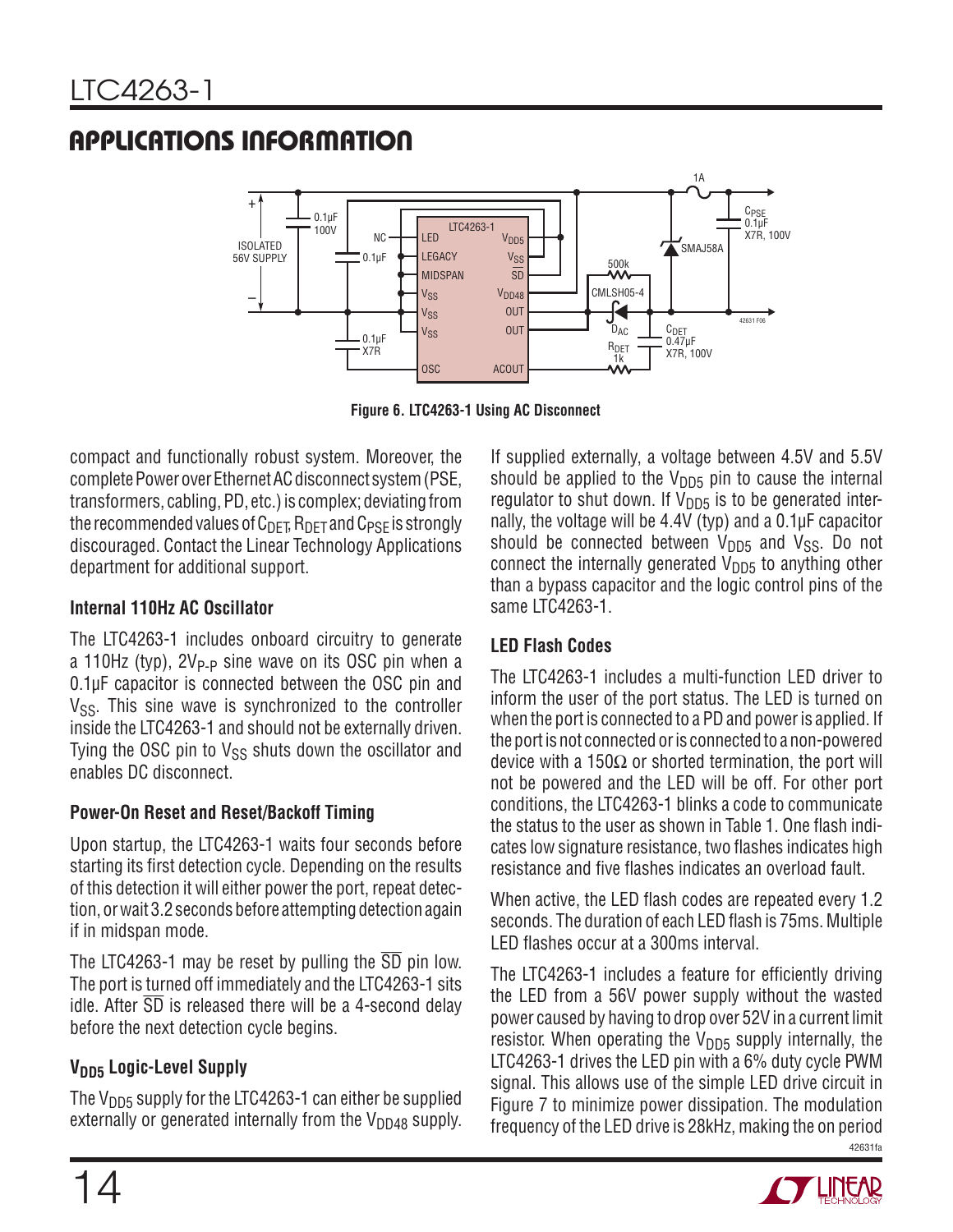| <b>PORT STATUS</b>                                                             | <b>LED FLASH CODE</b> | <b>FLASH PATTERN</b>                                                                                               |  |  |  |
|--------------------------------------------------------------------------------|-----------------------|--------------------------------------------------------------------------------------------------------------------|--|--|--|
| Non-Powered Device<br>$0\Omega < R_{\text{PORT}} < 200\Omega$                  | 0ff                   | I FD Off                                                                                                           |  |  |  |
| Port Open<br>$R_{PORT} > 1 M\Omega$                                            | 0ff                   | LED Off                                                                                                            |  |  |  |
| Port On<br>$25k\Omega$                                                         | 0n                    | LED On                                                                                                             |  |  |  |
| Low Signature Resistance<br>$300\Omega < R_{\text{PORT}} < 15k\Omega$          | 1 Flash               | $\breve{\chi}$ $\bullet$ $\bullet$ $\breve{\chi}$ $\bullet$ $\bullet$ $\breve{\chi}$ $\bullet$ $\bullet$ $\bullet$ |  |  |  |
| <b>High Signature Resistance</b><br>$33k\Omega < R_{\text{PORT}} < 500k\Omega$ | 2 Flashes             | <b>☆☆●●☆☆●●☆☆●●</b>                                                                                                |  |  |  |
| Port Overload Fault                                                            | 5 Flashes             | ● ● ● ☆☆☆☆☆ ● ● ●                                                                                                  |  |  |  |

#### **Table 1. Port Status and LED Flash Codes**

![](_page_14_Figure_4.jpeg)

**Figure 7. LED Drive Circuit with Single 48V Supply**

2.2μs. During the 2.2μs that the LED pin is pulled low, current ramps up in the inductor, limited by  $R_{\text{LED}}$ . Diode D2 completes the circuit by allowing current to circulate while the LED pin is open circuit. Since current is only drawn from the power supply 6% of the time, power dissipation is substantially reduced.

When  $V_{\text{DD5}}$  is powered from an external supply, the PWM signal is disabled and the LED pin will pull down continuously when on. In this mode, the LED can be powered from the 5V supply with a simple series resistor.

#### **EXTERNAL COMPONENT SELECTION**

This section discusses the other elements needed to make a system including the LTC4263-1 function correctly. It is recommended to adhere closely to the example application circuits provided. For further assistance contact the Linear Technology Applications department.

#### **PoE System Power Delivery**

The LTC4263-1 can output over 30W(typ) and is designed to deliver 25W(min) to the PD over a 100 meter CAT5 cable for high power applications such as wireless access points, security cameras and RFID readers. There are several parameters external to the LTC4263-1 that limit the power available to the PD. Figure 8 provides a simple model used to calculate this power delivery.

The primary element affecting the delivery of power to the PD is the supply feeding the LTC4263-1. By maximizing this voltage, the highest and most efficient power delivery can be obtained. However, in order to adhere to common safety requirements, the supply is normally limited to 60V and the IEEE 802.3af committee has chosen 57V as a nominal maximum. In this example, a 56±1V power supply output sets the lower limit to 55V. The LTC4263-1 overload current limit monitors port current and removes

![](_page_14_Picture_13.jpeg)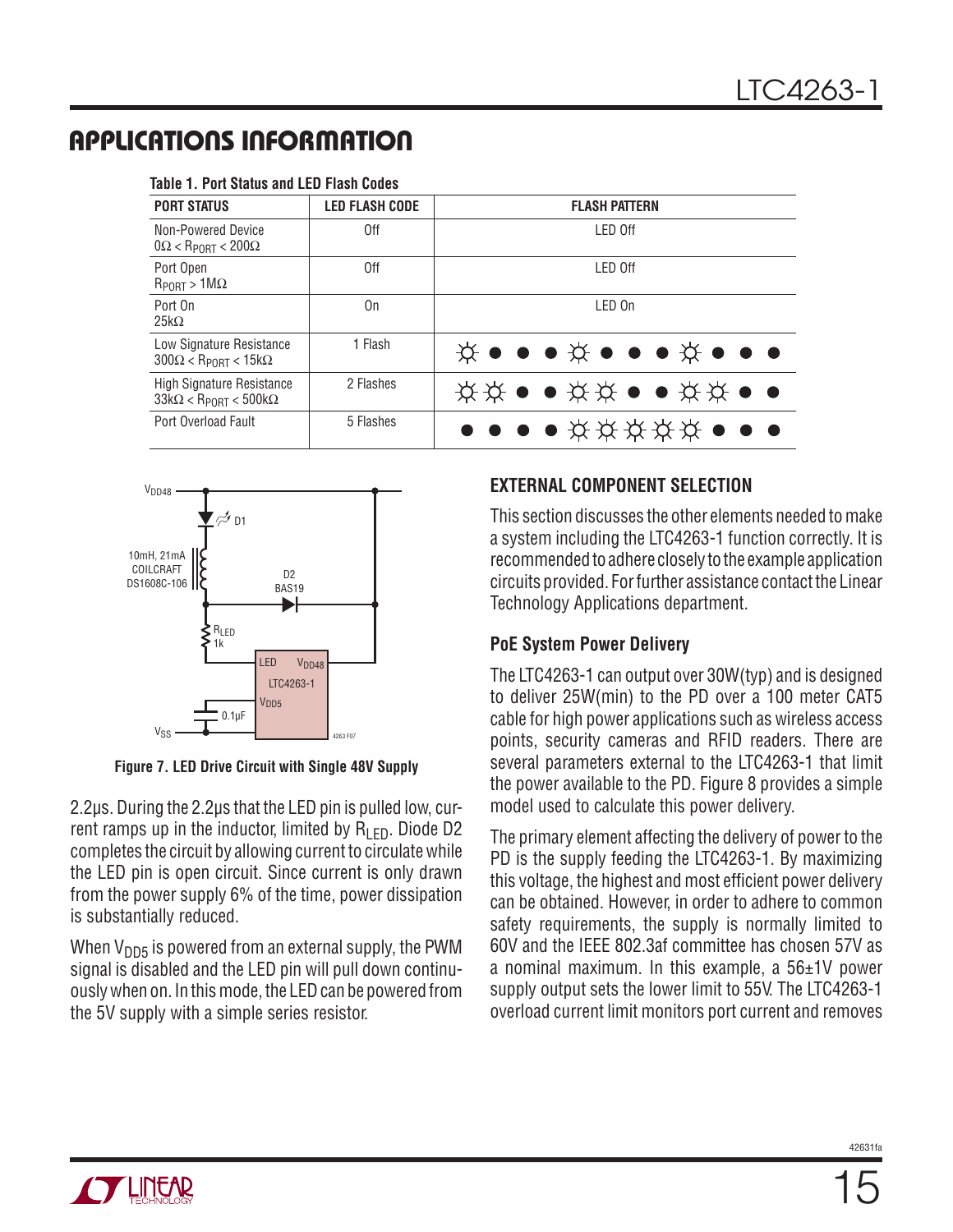![](_page_15_Figure_2.jpeg)

**Figure 8. Example of Power Delivery Calculation Using the LTC4263-1**

power if the port exceeds 540mA(min). This sets the maximum system operating current and along with the working voltage, limits the power available to the PD. The power at the PSE output is reduced by the resistance of the LTC4263-1 internal power MOSFET and the voltage drop of the AC blocking diode if used for AC disconnect as shown in Figure 8. The cabling can be responsible for the largest loss. In our example based on a worst-case 100 meter CAT5 cable and connectors, the power loss can be as much as 3.6W. Obviously for shorter cable runs the loss is less and lower resistance cables such as CAT6 will have correspondingly lower losses.

The total power available at the PD can be calculated taking in to account these losses using the formula:

$$
P_{PD} = (V_{SUPPLY} \cdot I_{CUT}) - (I_{CUT}^2 \cdot R_{ON})
$$

$$
-(V_{DAC} \cdot I_{CUT}) - (I_{CUT}^2 \cdot R_{CABLE})
$$

For many PoE systems, the only parameter affecting power delivery that is under the control of the PSE designer is the power supply. Optimum power delivery can be obtained by maximizing this power supply voltage. 4-pair systems can be treated as two independent 2-pair systems and therefore the power will be twice that of the 2-pair.

### **2-Pair vs 4-Pair**

One of the basic architectural decisions associated with a high power PoE system is whether to deliver power using four conductors (2-pair) or all eight conductors (4-pair). Each method provides advantages and the system vendor needs to decide which method best suits their application.

2-pair power is used today in IEEE 802.3af systems (see Figure 1). One pair of conductors is used to deliver the current and a second pair is used for the return while two conductor pairs are not powered. This architecture offers the simplest implementation method but suffers from higher cable loss than an equivalent 4-pair system.

4-pair power delivers current to the PD via two conductor pairs in parallel (Figure 9). This lowers the cable resistance but raises the issue of current balance between each conductor pair. Differences in resistance of the transformer, cable and connectors along with differences in diode bridge forward voltage in the PD can cause an imbalance in the currents flowing through each pair. The 4-pair system in Figure 9 solves this problem by using two independent DC/DC converters in the PD. Using a 2-pair architecture with the LTC4263-1 allows delivery of 25W to the PD while using a 4-pair architecture allows delivery of 50W. Contact Linear Technology applications support for detailed information on implementing 2-pair and 4-pair PoE systems.

#### **Common Mode Chokes**

42631fa Both non-powered and powered Ethernet connections achieve best performance for data transfer and EMI when a common mode choke is used on each port. For cost reduction reasons, some designs share a common mode choke between two adjacent ports. This is not recommended.

![](_page_15_Picture_15.jpeg)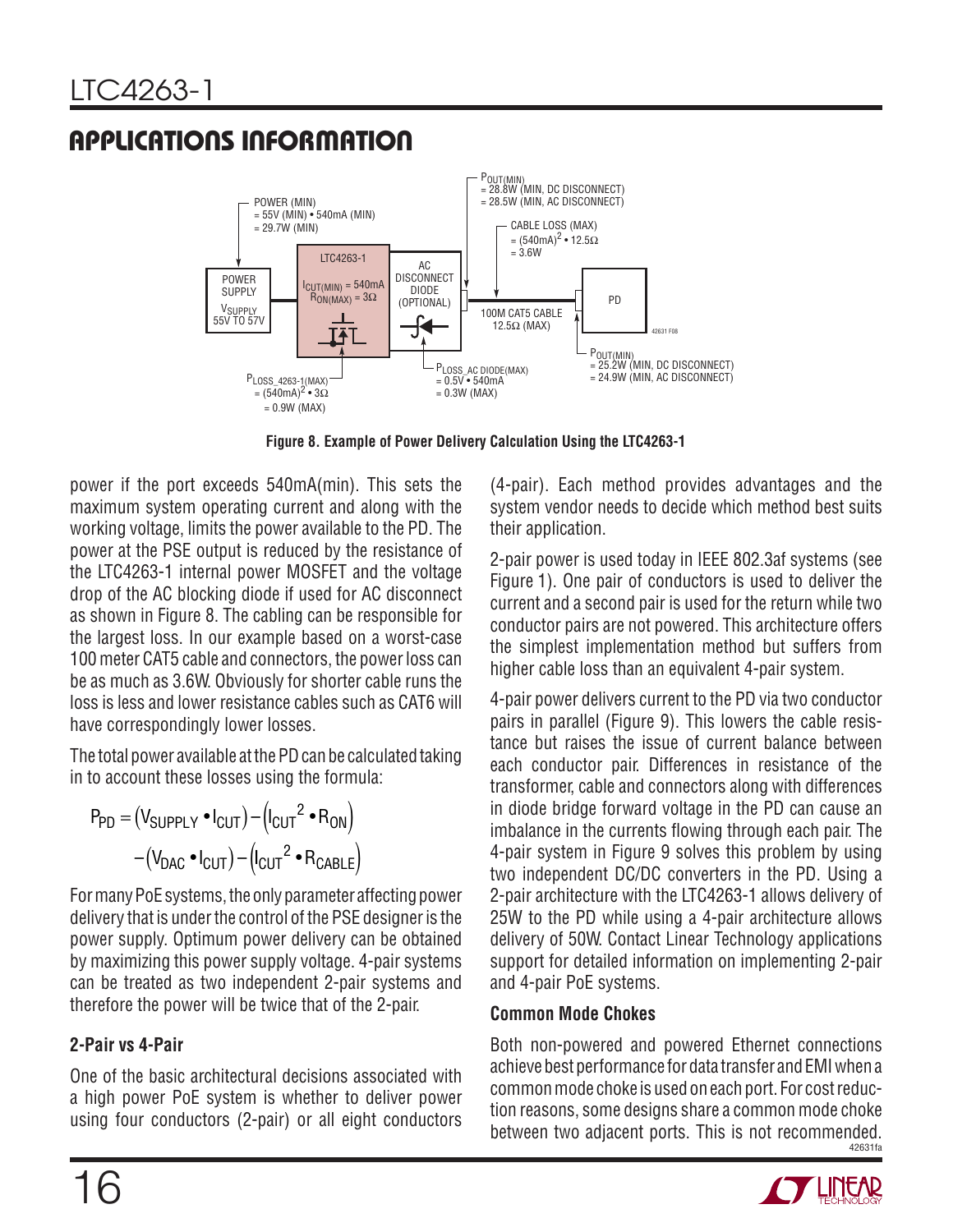![](_page_16_Figure_2.jpeg)

**Figure 9. 4-Pair High Power PoE Gigabit Ethernet System Diagram**

Sharing a common mode choke between two ports couples start-up, disconnect and fault transients from one port to the other. The end result can range from intermittent behavior to excessive voltages that may damage circuitry in both the PSE and PD connected to the port.

#### **Transient Suppressor Diode**

Power over Ethernet is a challenging Hot Swap application because it must survive unintentional abuse by repeated plugging in and out of devices at the port. Ethernet cables could potentially be cut or shorted together. Consequently, the PSE must be designed to handle these events without damage.

The most severe of these events is a sudden short on a powered port. What the PSE sees depends on how much CAT-5 cable is between it and the short. If the short occurs on the far end of a long cable, the cable inductance will prevent the current in the cable from increasing too quickly and the LTC4263-1 built-in short-circuit protection will control the current and turn off the port. However, the high current along with the cable inductance causes a large flyback voltage to appear across the port when the MOSFET is turned off. In the case of a short occurring with a minimum length cable, the instantaneous current can be extremely high due to the lower inductance. The LTC4263-1 has a high speed fault current limit circuit that shuts down the port in 20μs (typ). In this case, there is lower inductance but higher current so the event is still severe. A transient suppressor is required to clamp the port voltage and prevent damage to the LTC4263-1. An SMAJ58A or equivalent device works well to maintain port voltages within a safe range. A bidirectional transient suppressor should not be used.

Good layout practices place the transient voltage suppressor close to the LTC4263-1, before the common mode choke (if used) and data magnetics to enhance the protective function.

![](_page_16_Picture_10.jpeg)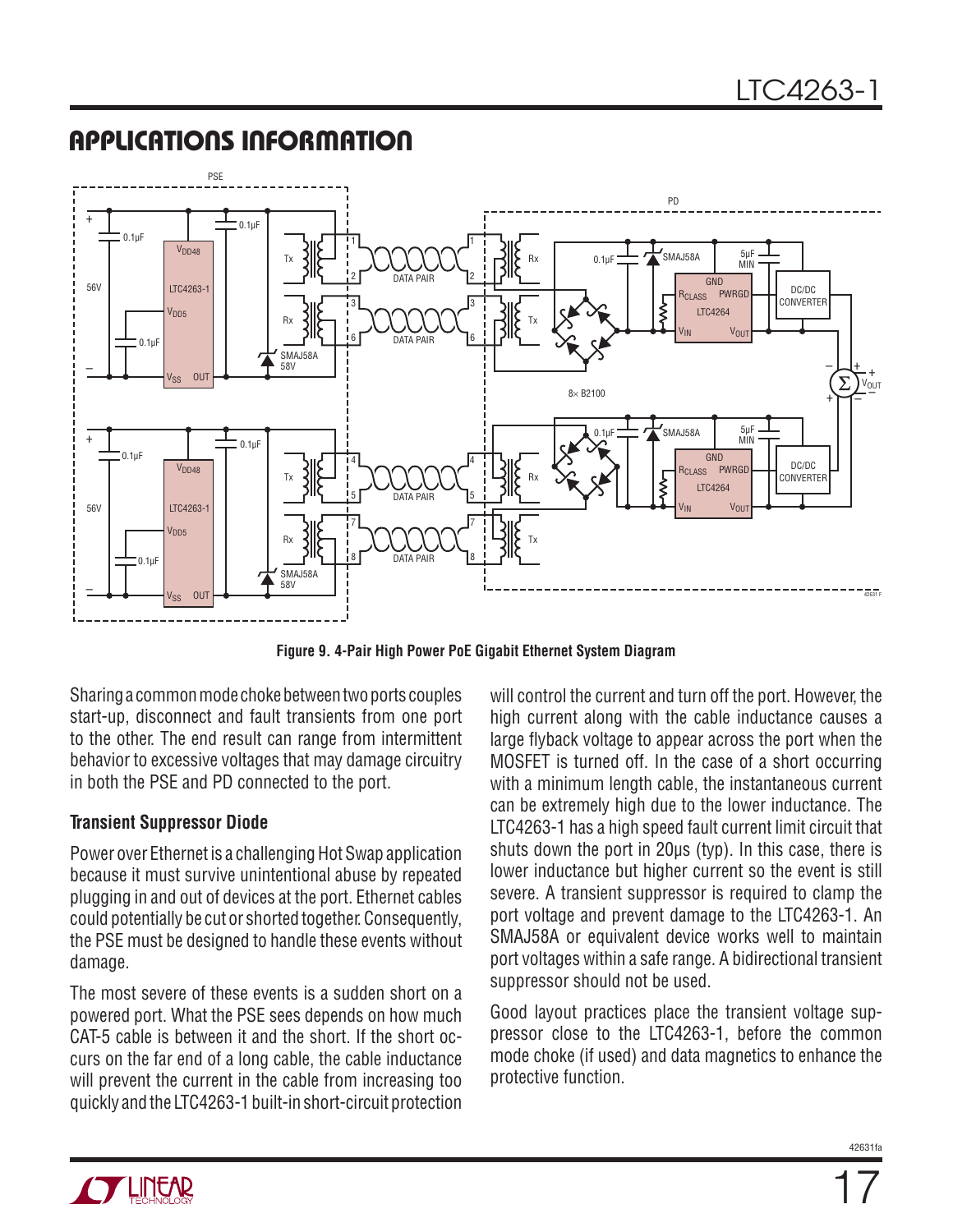If the port voltage reverses polarity and goes positive, the OUT pin can be overstressed because this voltage is stacked on top of the 56V supply. In this case, the transient suppresser is used to clamp the voltage to a small positive value to protect the LTC4263-1 and the PSE capacitor. For this reason, it is critical that only a **unidirectional** TVS be used.

Component leakages across the port can have an adverse affect on AC disconnect and even affect DC disconnect if the leakage becomes severe. The SMAJ58A is rated at less than 5μA leakage at 58V and works well in this application. There is a potential for stress induced leakage, so sufficient margins should be used when selecting transient suppressors for these applications.

#### **Capacitors**

Sizing of both the  $C_{\text{DFT}}$  and  $C_{\text{PSF}}$  capacitors is critical for proper operation of the LTC4263-1 AC disconnect sensing. See the AC Disconnect section for more information. Note that many ceramic capacitors have dramatic DC voltage and temperature coefficients. Use 100V or higher rated X7R capacitors for  $C_{\text{DFT}}$  and  $C_{\text{PSF}}$ , as these have reduced voltage dependence while also being relatively small and inexpensive. Bypass the 48V supply with a 0.1μF, 100V capacitor located close to the LTC4263-1. The  $V_{\text{DD5}}$  supply also requires a 0.1μF bypass capacitor.

#### **Fuse**

While the LTC4263-1 does not require a fuse for proper operation, some safety requirements state that the output current must be limited to less than 2A in less than 60 seconds if any one component fails or is shorted. Since

the LTC4263-1 is the primary current limiter, its failure could result in excess current to the port. To meet these safety requirements, a fuse can be placed in the positive leg of the port. The fuse must be large enough that it will pass at least 675mA when derated for high temperature but small enough that it will fuse at less than 2A at cold temperature. This requirement can usually be satisfied with a 1A fuse or PTC. Placing the fuse between the RJ-45 connector and the LTC4263-1 and its associated circuitry provides additional protection for this circuitry. Consult a safety requirements expert for the application specific requirements.

#### **Isolation**

The IEEE 802.3af standard requires Ethernet ports to be electrically isolated from all other conductors that are user accessible. This includes the metal chassis, other connectors, and the AC power line. Environment A isolation is the most common and applies to wiring within a single building serviced by a single AC power system. For this type of application, the PSE isolation requirement can be met with the use of a single, isolated 56V supply powering several LTC4263-1 ports. Environment B, the stricter isolation requirement, is for networks that cross an AC power distribution boundary. In this case, electrical isolation must be maintained between each port in the PSE. The LTC4263-1 can be used to build a multi-port Environment B PSE by powering each LTC4263-1 from a separate, isolated 56V supply. In all PSE applications, there should be no user accessible connections to the LTC4263-1 other than the RJ-45 port.

![](_page_17_Picture_11.jpeg)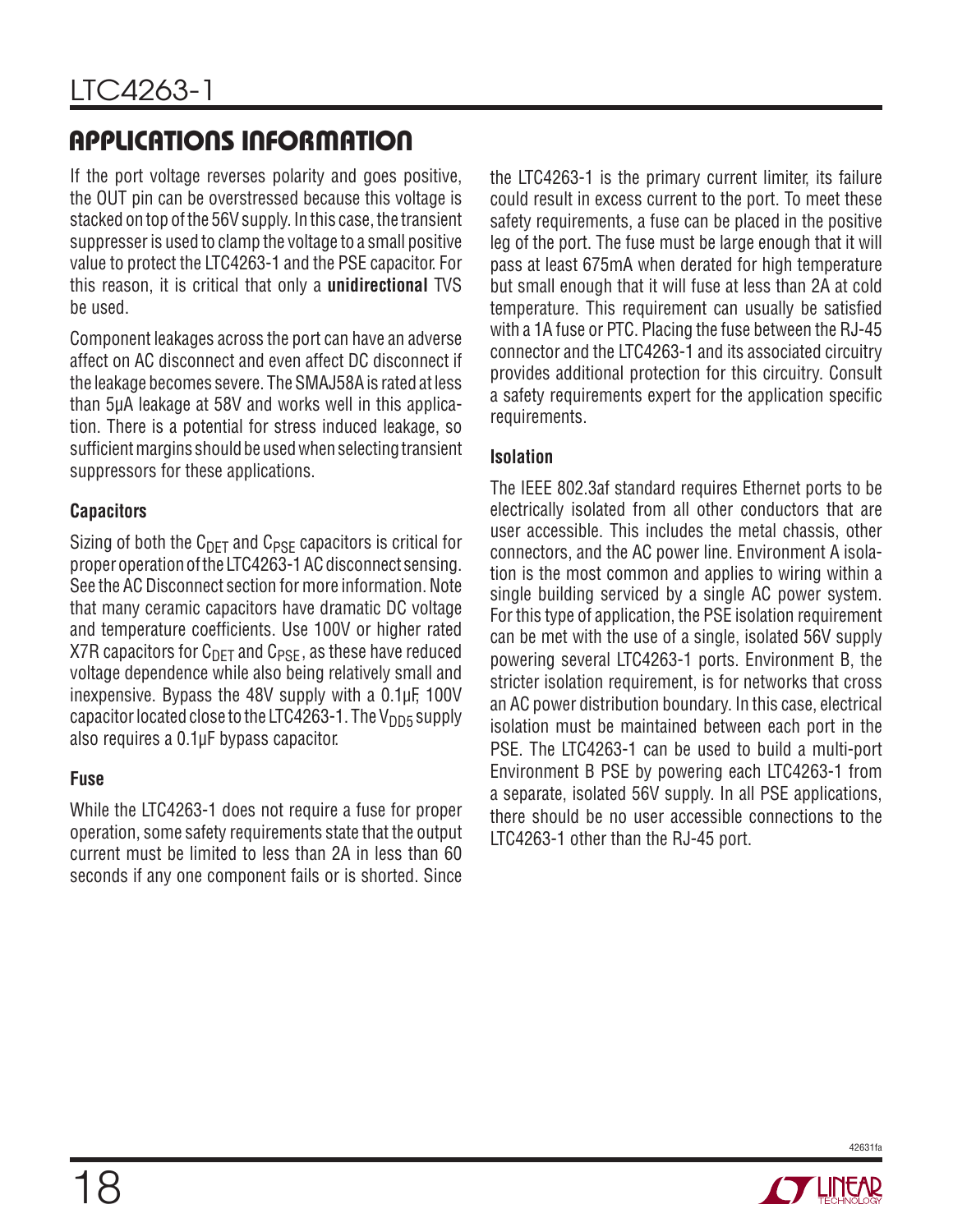### **PACKAGE DESCRIPTION**

**14-Lead Plastic DFN (4mm** × **3mm)** (Reference LTC DWG # 05-08-1708 Rev B)  $0.70 \pm 0.05$ 3.30 ±0.05

![](_page_18_Figure_3.jpeg)

RECOMMENDED SOLDER PAD PITCH AND DIMENSIONS APPLY SOLDER MASK TO AREAS THAT ARE NOT SOLDERED

![](_page_18_Figure_5.jpeg)

**DE Package**

NOTE:

1. DRAWING PROPOSED TO BE MADE VARIATION OF VERSION (WGED-3) IN JEDEC PACKAGE OUTLINE MO-229

2. DRAWING NOT TO SCALE

3. ALL DIMENSIONS ARE IN MILLIMETERS

4. DIMENSIONS OF EXPOSED PAD ON BOTTOM OF PACKAGE DO NOT INCLUDE MOLD FLASH. MOLD FLASH, IF PRESENT, SHALL NOT EXCEED 0.15mm ON ANY SIDE

5. EXPOSED PAD SHALL BE SOLDER PLATED

6. SHADED AREA IS ONLY A REFERENCE FOR PIN 1 LOCATION ON THE TOP AND BOTTOM OF PACKAGE

![](_page_18_Picture_13.jpeg)